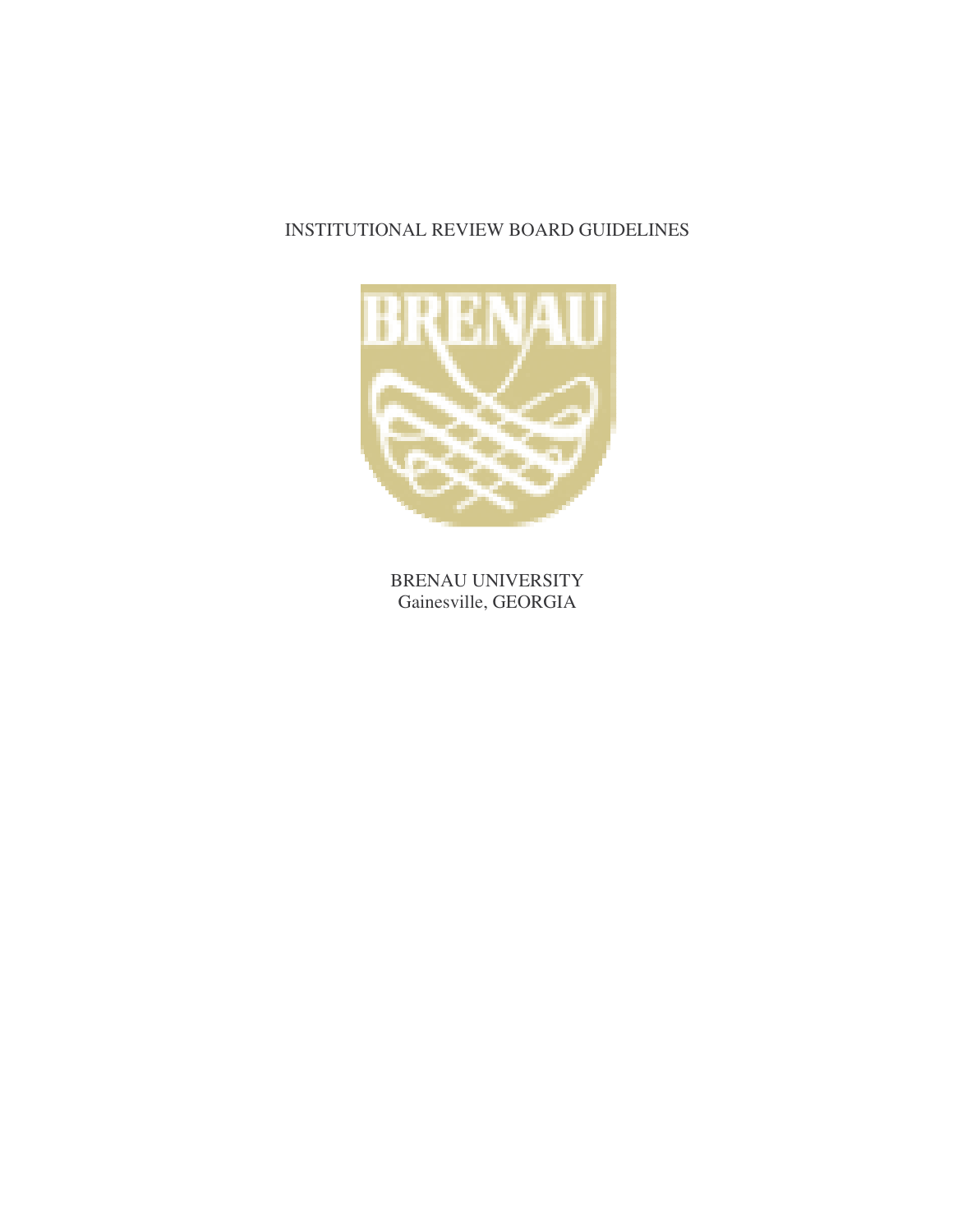## TABLE OF CONTENTS

| 3  |
|----|
| 4  |
| 4  |
| 6  |
| 8  |
| 8  |
| 9  |
| 11 |
| 13 |
|    |
| 14 |
| 18 |
| 19 |
| 20 |
| 21 |
| 22 |
| 23 |
| 24 |
| 25 |
|    |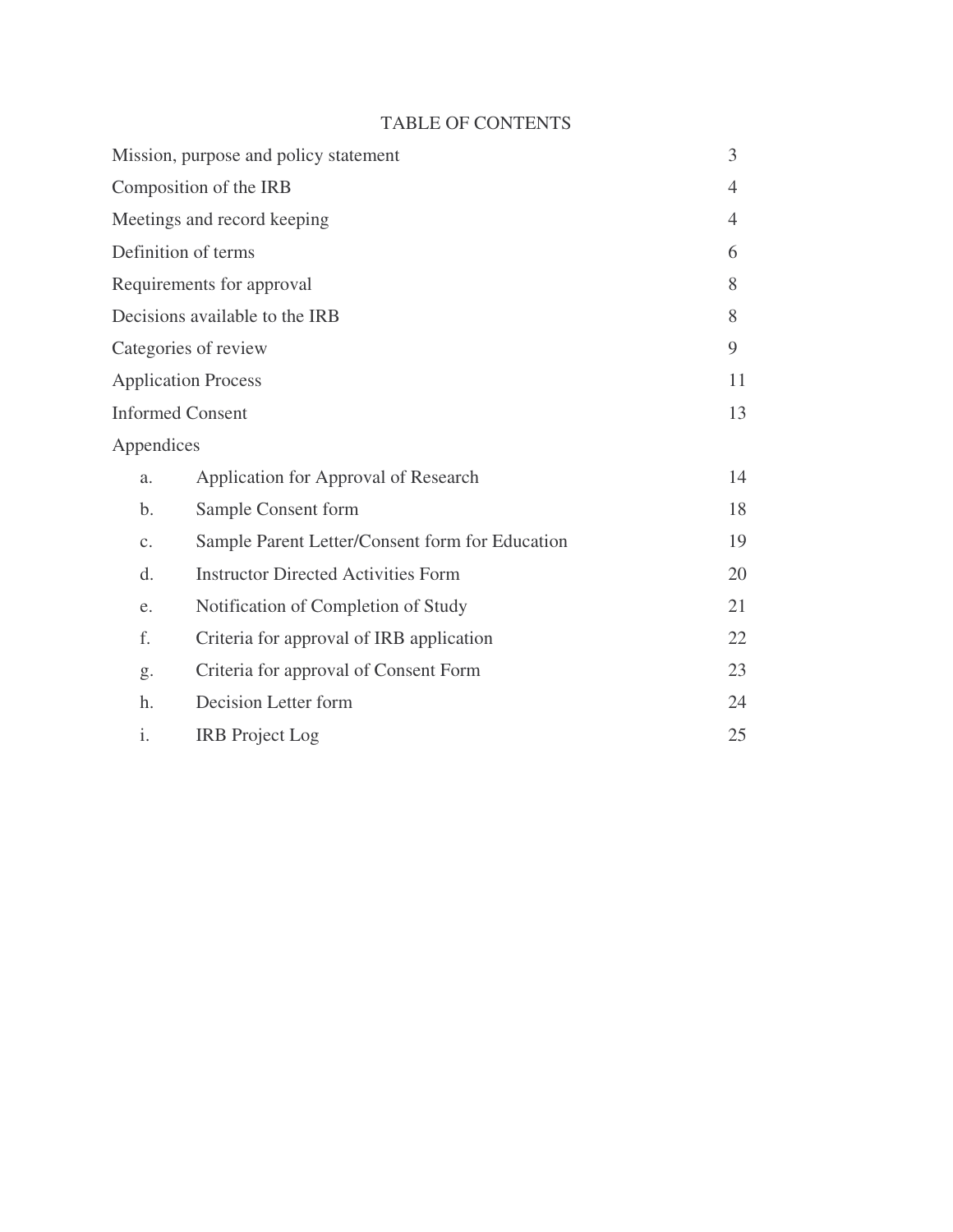# **Brenau University Institutional Review Board Mission**

The mission of research at Brenau University is to improve the human condition. Human subject's research requires approval of the Institutional Review Board (IRB).

#### **Purpose of the IRB**

The purpose of the Brenau University Institutional Review Board (IRB) is to insure the protection of any human subjects involved in research projects conducted under the auspices of the university in any capacity.

#### **Policy Statement**

Any research activity that involves human subjects (including instructor directed activities), whether conducted on a large or a small scale, whether preliminary or fully designed research study, whether conducted by students or faculty, whether funded or not, and whether it involves minimal risk or more than minimal risk, is subject to the IRB Guidelines.

Brenau University's Institutional Review Board (IRB) strives to comply with guidelines as defined by the Department of Health and Human Services (DHHS), Office for Human Research Protections (OHRP), and to put into practice principles outlined in the Belmont Report. These guidelines are also extended to include review and oversight of any activity that involves Human Subjects or participants. The policy also applies to visitors of the University, and/or use of non-public records associated with the university to identify, contact, or recruit human subjects.

Failure to complete an IRB application for a research project involving human subjects will result in notification to the appropriate department chair and the Vice President for Academic Affairs who will determine the appropriate disciplinary action.

The IRB has the authority to suspend or terminate approval of any research that is not being conducted in accordance with the IRB requirements or that has been associated with serious and/or unexpected harm to the subjects. A statement of the reasons for suspension or termination by the IRB will be given to the PI, the department chair, the VP for Academic Affairs or a designee, sponsors and/or funding sources.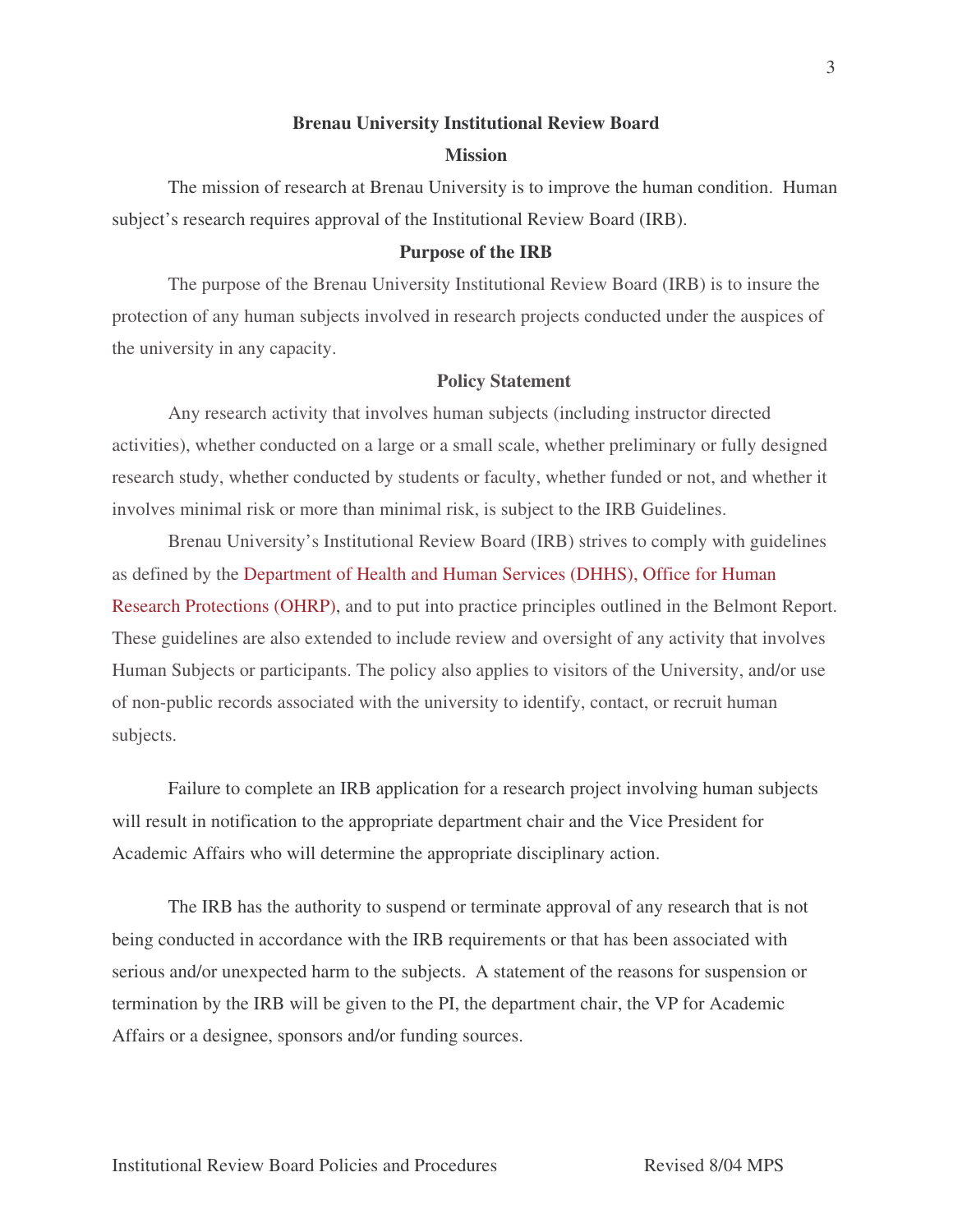#### **Composition of the IRB**

The Vice-President for Academic Affairs appoints and supervises the IRB members per the guidelines put forth by the Faculty Welfare and Ethics Committee. The committee chair is appointed for a term of three years and the 6 committee members serve 2-year terms. The chairperson acts as a liaison to the VPAA and is also responsible for being a liaison between the PI, their advisor (if appropriate) and the committee. All members have full voting rights. No IRB members participate in the review of any study on which they are an advisor, an investigator or a co-investigator. The IRB provides training to new faculty and to students as requested by faculty members. The IRB communicates with Deans and Department Heads regarding the activities of the IRB. The IRB is currently housed in the School of Health and Science and receives administrative support from their office manager.

The IRB may invite individuals with expertise in special areas (consultants) to assist in the review of complex issues that require expertise beyond, that available on the committee. The consultant does not take part in voting. Principle investigators (PI's) may request or be invited to attend IRB meetings to discuss issues concerning their proposed research. PIs are excused from the IRB meeting prior to members voting on the decision about the proposal Investigators and/ or consultants do not take part in IRB deliberations or voting.

#### **Meetings and recordkeeping:**

- 1. The IRB shall meet at regularly scheduled intervals not less than once per semester and all meetings are open to the public except in cases where the chair deems that confidentiality is necessary
- 2. Voting of the IRB requires a quorum, including at least one member who has non-scientific interests. The chair does not vote except in case of a tie vote among members. Voting may be done by secret ballot or by show of hands. Reporting of decisions of IRB is done in writing by the chair (or designated office support personnel) to the PI in a timely fashion. In case of a non-unanimous vote, the minority opinion is documented and shared with the PI.
- 3. The IRB must have minutes documenting all meetings which include members present and actions taken. IRB records must also include copies of all proposals and attached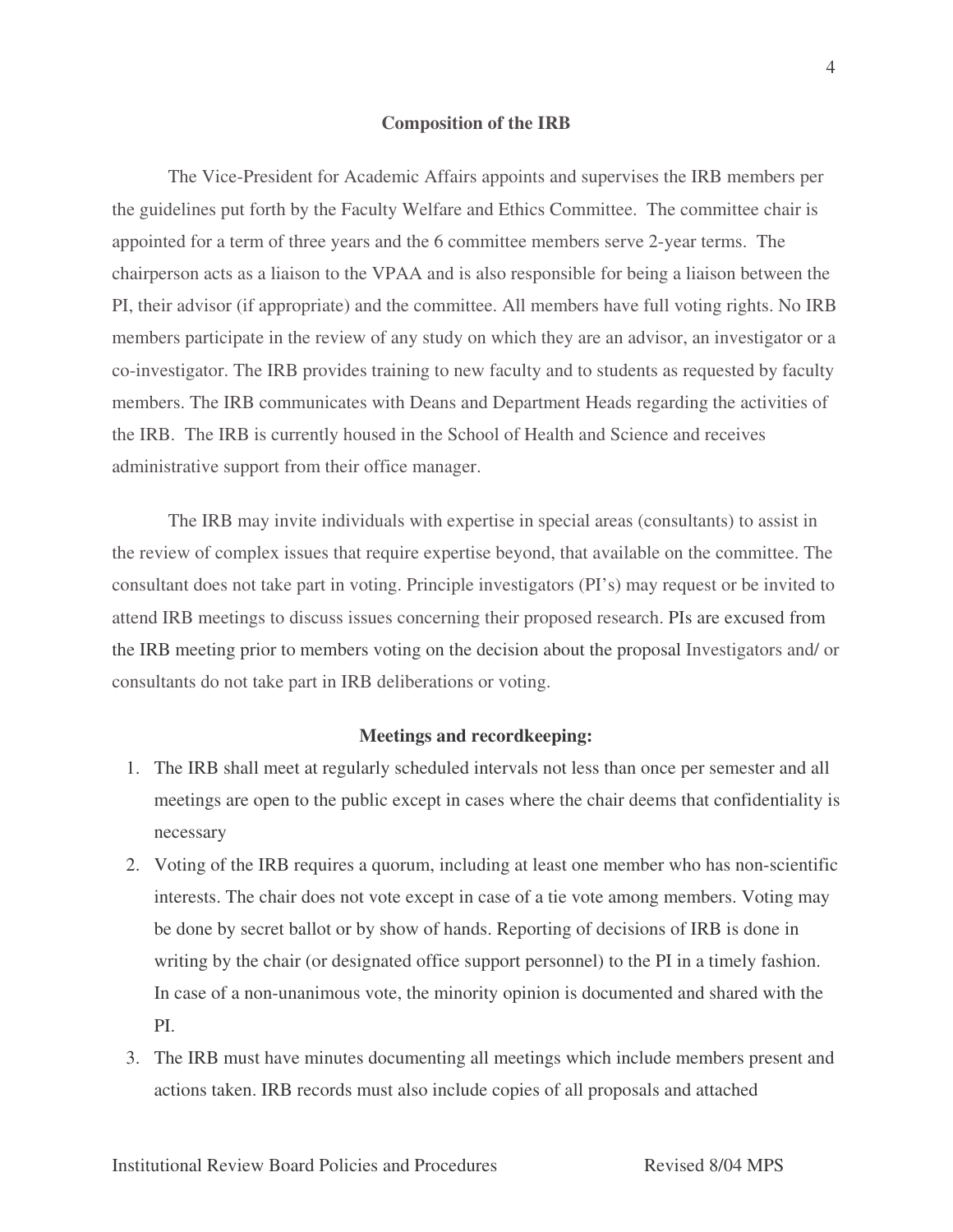documents submitted to it, regardless of decision about proposals. Copies must be kept of all correspondence sent to PIs regarding decisions and status of research projects. Copies of all ongoing reports sent to the IRB by PIs during the progress of research must also be in the IRB files.

- 4. The IRB must review all research in progress on a regular basis, determined by the level of risk to subjects, but not less than annually. The IRB shall have a protocol for seeking and reviewing ongoing reports of such research. Approval of research may be canceled at any time, depending upon findings of risk to subjects during the progression of the research. The IRB may also continue approval with stipulations and/or non-binding recommendations at any time during the progress of research, depending on findings of risks to subjects during the research process.
- 5. Reporting of decisions of IRB is done in writing by the Chair and/or the office manager (Dean of Health and Science) to the PI in a timely fashion. Once the paper copies are received in the office, most communication will occur via e-mail.

#### *Recordkeeping*

The IRB must have minutes documenting all meetings which include members present and actions taken. The IRB will maintain a "project log" for each academic year in order to accurately keep track of the research projects conducted at Brenau University. IRB records must also include copies of all proposals and attached documents submitted to it, regardless of decision about proposals. Copies must also be kept of all correspondence sent to PIs regarding decisions and status of research projects. Copies of all ongoing reports sent to the IRB by PIs during the progress of research must also be in the IRB files. IRB files will be maintained for five years and subsequently shredded.

The IRB must review all research in progress on a regular basis, determined by the level of risks to subjects, but not less than annually. The IRB shall have a protocol for seeking and reviewing ongoing reports of such research. Approval of research may be cancelled at any time, depending upon findings of risks to subjects during the progression of the research. The IRB may also continue approval with stipulations and/or non-binding recommendations at any time during the progress of research, depending on findings of risks to subjects during the research process. Repeated infractions or failure to act upon the recommendations of the IRB will result in notification to the Vice President for Academic Affairs.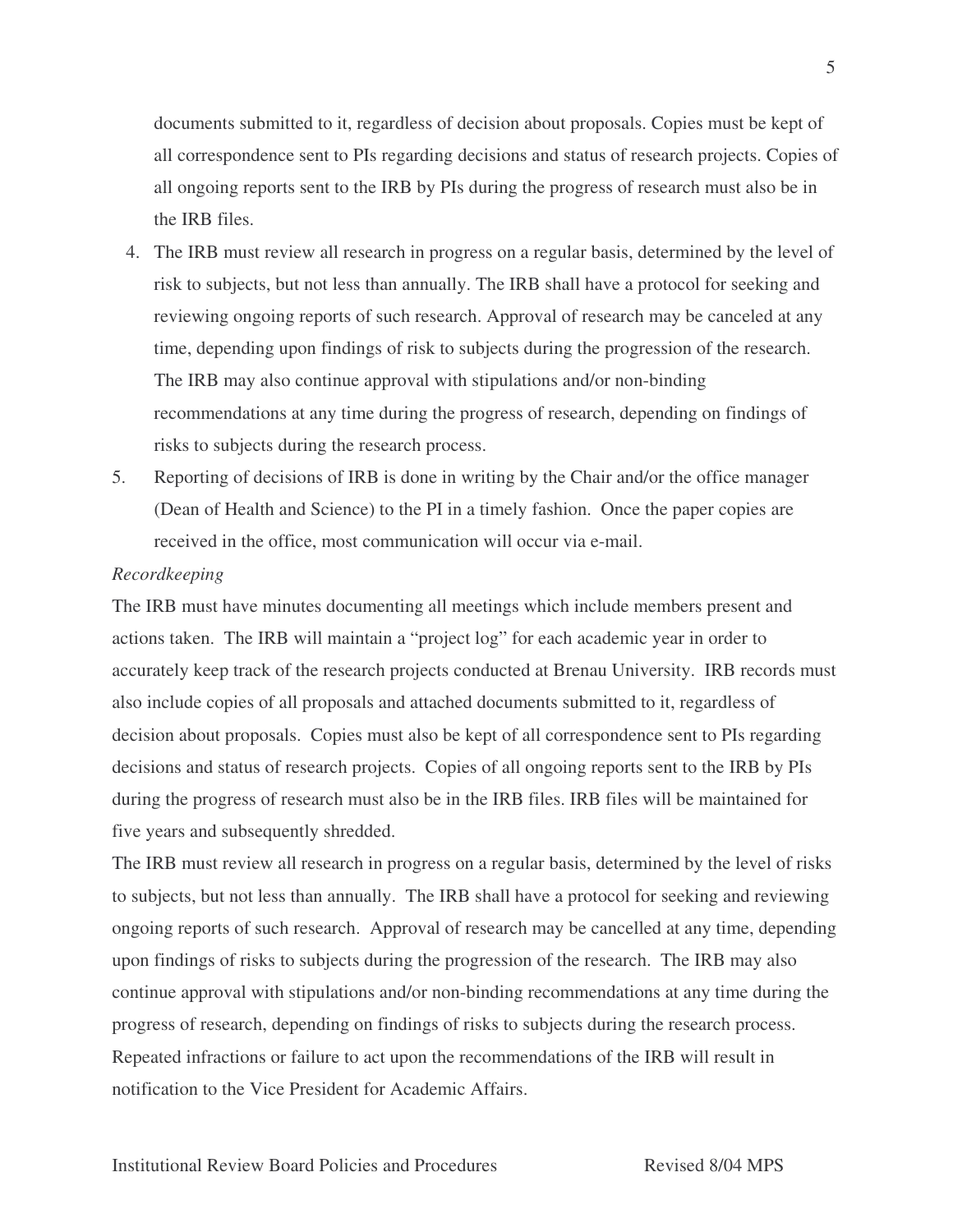## **Definition of Terms**

Human Subject: A living individual about whom an investigator (either student or employee of the university) conduction research acquires: identifiable private information, or data through interaction or intervention with the individual.

Private information includes information about behavior that occurs in a context in which an individual can reasonably expect that no observation or recording is taking place and information which has been provided for specific purposes by an individual and which the individual can reasonably expect will not be made public. Privacy of human subjects must be respected by disguising pertinent information such as names, social security numbers, addresses, or any other characteristics that are not pertinent to the research goals. While many studies, particularly qualitative research cannot insure complete anonymity, researchers should make every attempt to insure confidentiality.

Interaction: includes interpersonal contact and communication between the investigator and the subject.

Intervention: includes both physical procedures and manipulation of the subject or the subjects environment for the purpose of performing research.

Legally Authorized Representative: an individual, judicial, or other body authorized by law to consent on behalf of a potential subject to the subject's participation in the proposed research. Minimal Risk: means that the risks of harm anticipated by the research are not greater, considering probability and magnitude, than those encountered in daily life or during routine physical or psychological examination or tests.

Research: systematic investigation intended to develop or contribute to knowledge.

#### Collaborative Research

Ethical scientific practices must be adhered to in the case of collaborative research. Collaborative relationships should be identified as clearly as possible prior to the implementation of research. Collaborative research may include but is not limited to:

1. Examination of patients

- 2. Collection or receipt of specimens
- 3. Visits to institutions to perform research activities or clinical work
- 4. Supplying reagents
- 5. Performing tests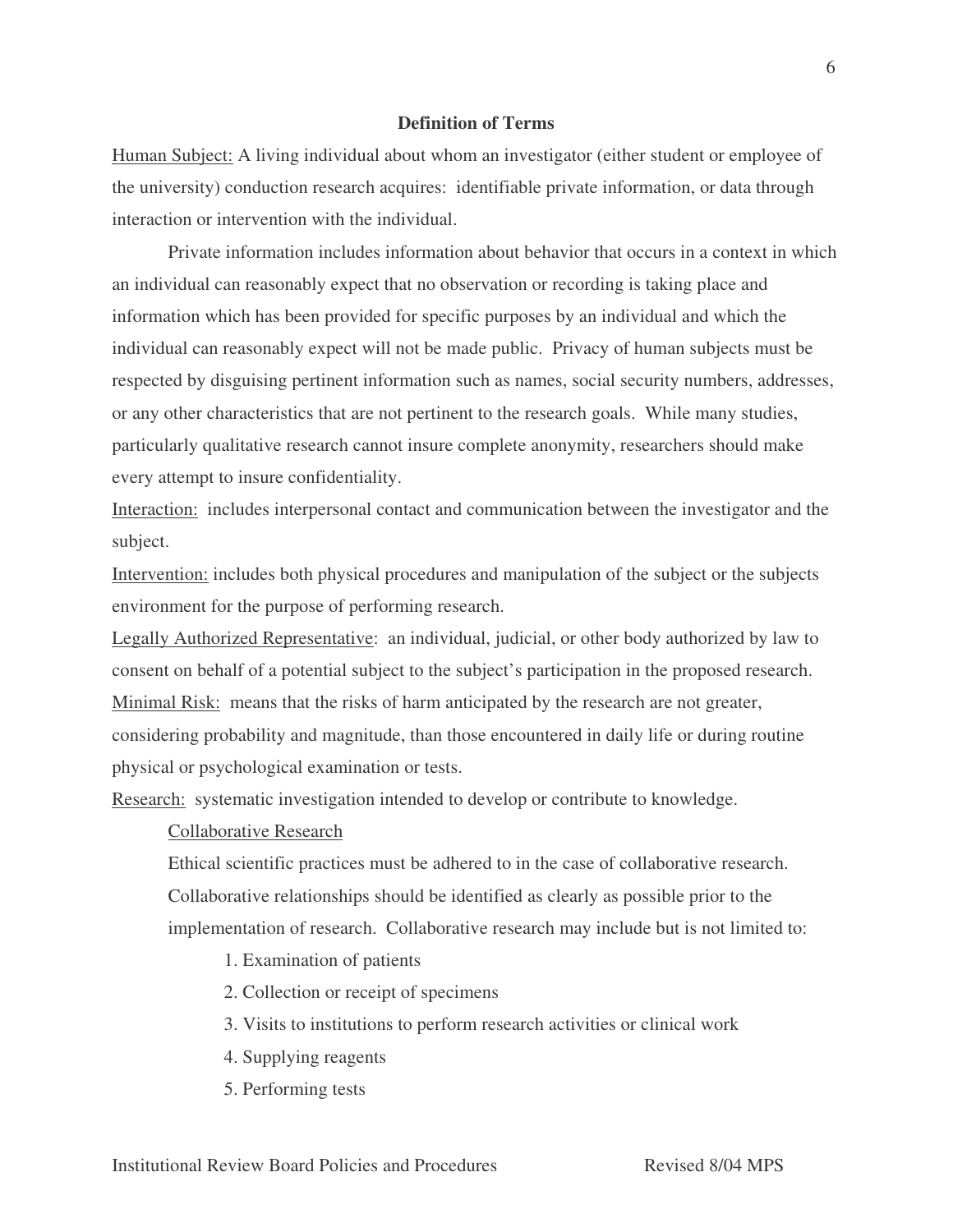- 6. Analyzing data
- 7. Exchange of data containing personal or potential identifiers (such as codes)
- 8. Preliminary data-collection involving human subjects
- 9. Substantial intellectual contributions to protocol design

It is important that there is mutual agreement regarding the participation of each investigator, the shared authorship of the results of the study, and the order of authors in resulting publications. Not all collaboration is defined in advance. The need for collaboration may develop during the study. Collaboration that is not defined before the study begins must be reviewed by the IRB.

#### Cooperative Research

In the event that research in which the university and another institution or party cooperate in the conduct of all or part of the research the IRB, in concurrence with the Vice President for Academic Affairs or a designee, may use joint review, or rely on the review of another qualified IRB.

**PI's need to take into account the time that may be required for approval from a cooperating agency**. In some cases the cooperating agency may state that they want Brenau IRB approval prior to their IRB approval. In this case, the IRB may request a letter from the cooperating agency to insure that they are in agreement about the project. This letter can be on official letterhead or from an official e-mail account. For example, an EDS student doing a project in their own classroom may get a letter from their principal authorizing them to complete their research in their school and this will suffice as "cooperation" if attached to the IRB application.

## Instructor directed activities

Any activity done through a course conducted at Brenau University that involves the use of human subjects will be considered course directed activities. Such activities might include surveys, case studies, and interviews. These activities are typically not written up in research journals or presented at professional meetings. Instructors are held accountable for data that is obtained via course assignments. Instructors should use the "Instructor directed activities" form to notify the IRB of projects involving the use of human subjects.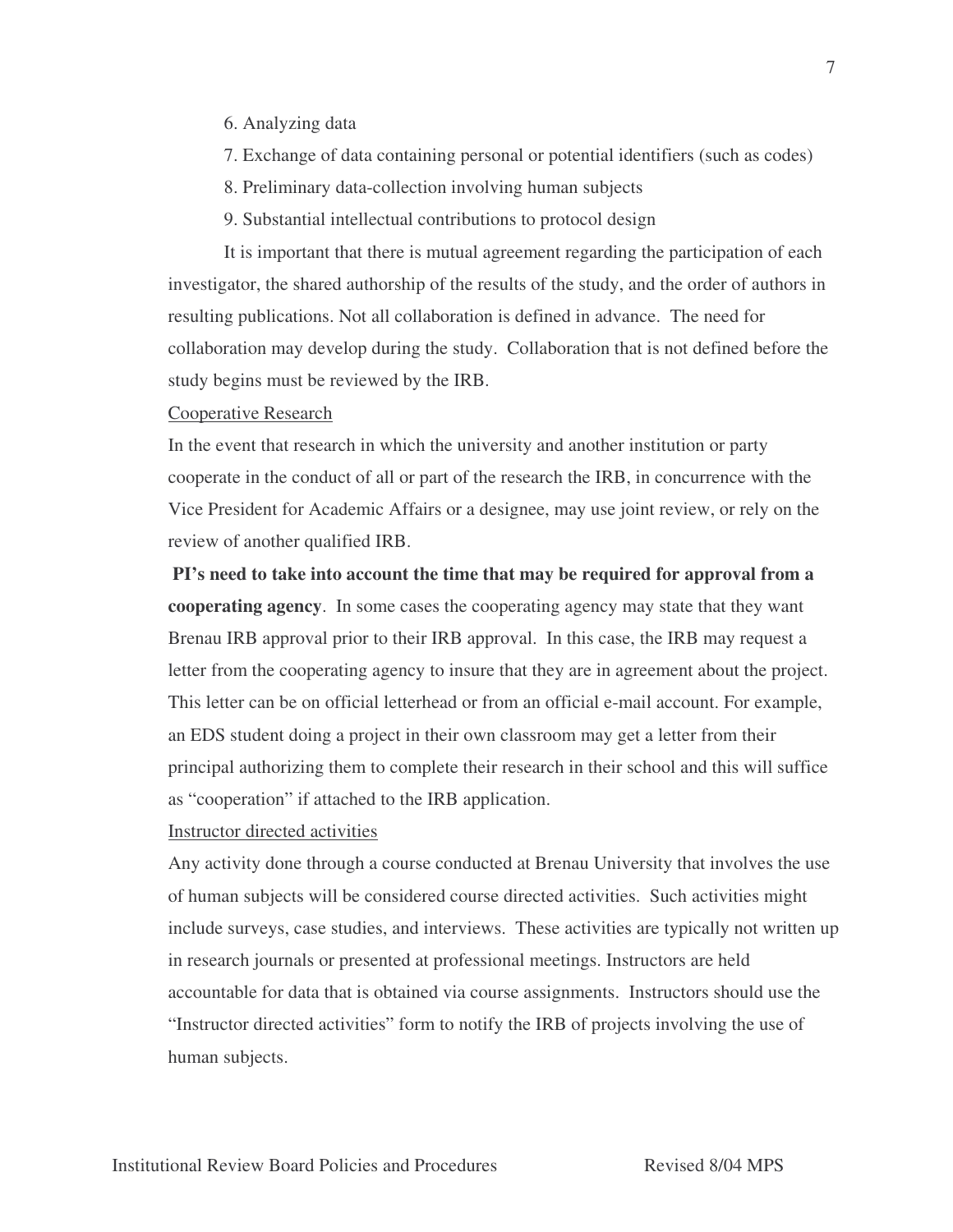#### **Requirements for Approval of IRB Application**

Research can only be approved after the following requirements have been met:

- a. Risks to subjects are minimized by using procedures with sound research design that do not expose subjects to undue risks.
- b. Risks to subjects are reasonable relative to anticipated benefits, and the importance of the expected knowledge that may result from the research.
- c. Subject selection should take into account the purposes of the research and the setting in which it is conducted. It is particularly sensitive to vulnerable populations such as: children, economically and educationally disadvantaged persons, mentally disabled persons, pregnant women, prisoners, students, unborn children or other institutionalized individuals. If subjects are likely to be susceptible to undue influence or coercion, the IRB may require additional safeguards to protect the subjects.
- d. Informed consent will be obtained from each subject or from the subject's legally authorized representative. This must be in the form of a written document.
- e. The research plan has adequate provisions for ensuring the safety of participants.
- f. There are adequate provisions to protect the privacy of participants and maintain confidentiality of the data obtained. Each principal investigator (PI) must provide the IRB with written assurance of compliance in protecting human subjects by describing the procedures used.

#### **Decisions available to the IRB:**

- *a. Full Approval*
- b. *Disapproval* which requires written documentation to the PI of reasons for disapproval and opportunity to resubmit the proposal after concerns are addressed.
- c. *Approval with stipulation*. Stipulations must be addressed in writing by the PI and submitted to the Chair prior to beginning the implementation of research. The Chair may approve such documentation or may submit tit to the full IRB for review.
- d. *Approval with non-binding recommendations*. Recommendations must be addressed in writing by the PI and submitted to the Chair prior to beginning the implementation of research. The Chair may approve such documentation or may submit it to the full IRB for review.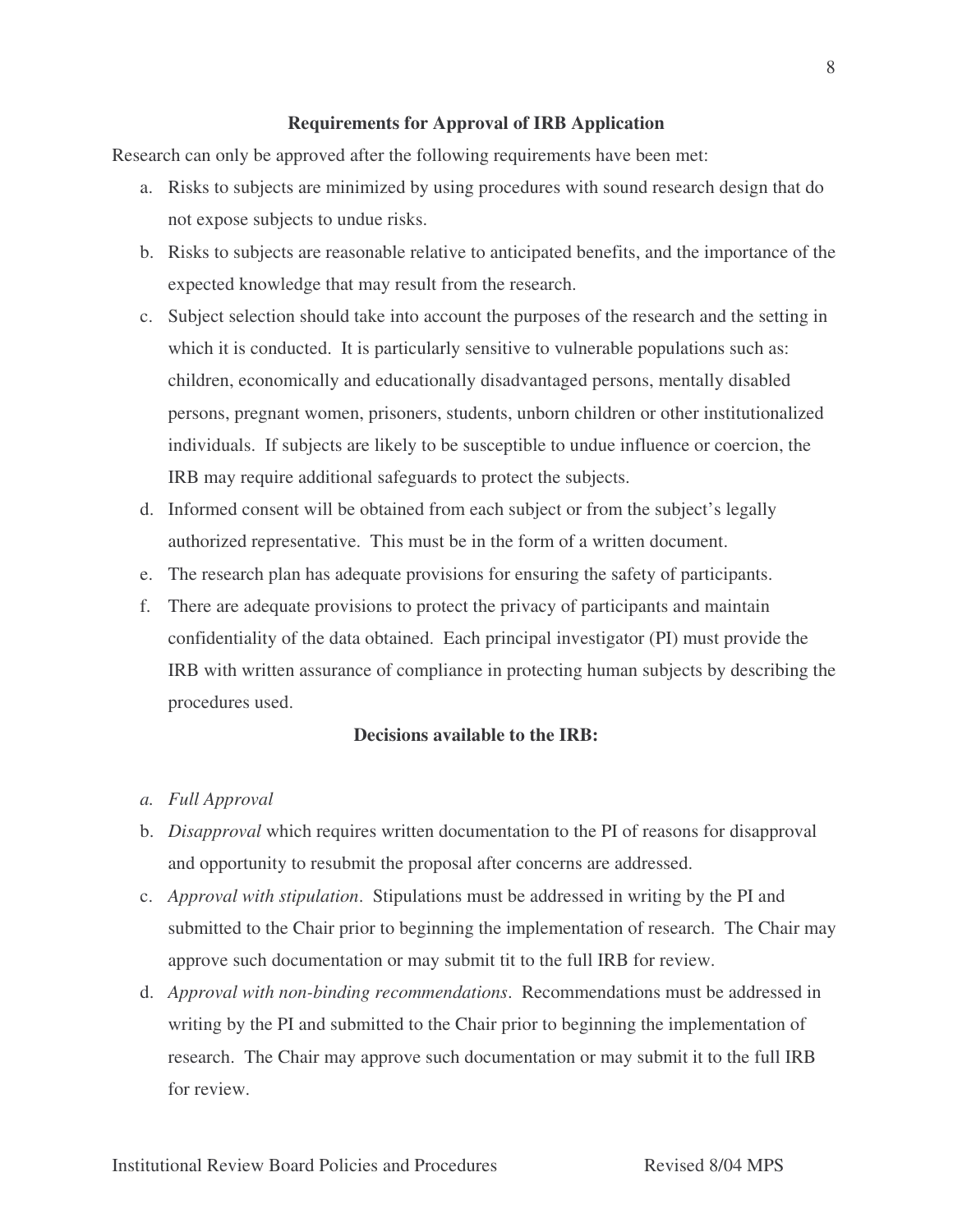e. *Table a proposal* which requires written documentation to the PI of the rationale for such action and plans for further review.

## **Categories of Review done by the IRB**

## *Expedited Review*

An investigator may request an exempt review from the IRB if the research proposal involving human subjects will be in one or more of the following categories:

- 1. Research involving normal educational practices conducted in commonly accepted educational settings such as:
	- a. research on special and regular education instructional strategies
	- b. research on the comparison among or effectiveness of curricula, classroom management, and instructional strategies
- 2. Research involving the use of cognitive, diagnostic, aptitude, or achievement educational tests, if the information taken is recorded in a manner that subjects cannot be identified, directly or through identifiers linked to the subject.
- 3. Research involving surveys or interviews except in the following cases:
	- a. the responses are recorded in a way that can identify the human subject directly or through identifiers linked to the subject
	- b. Responses, that if they became known outside the research could place the subject at risk for criminal or civil liability or be damaging to the subject's financial standing or employment.
	- c. Research deals with sensitive aspects of the subject's behavior such as illegal conduct, substance abuse, or sexual behavior.

All research using surveys and interviews in considered exempt when subjects are elected or appointed public officials or candidates for public office.

- 4. Research involving observation by either the PI or the subject of public behavior, except where conditions listed in item C (above) exist.
- 5. Research involving records, pathological specimens, diagnostic specimens or the study of existing data, if the sources are publicly available and the information is recorded by the PI so that the subjects will not be identifiable directly or through identifiers linked to the subjects.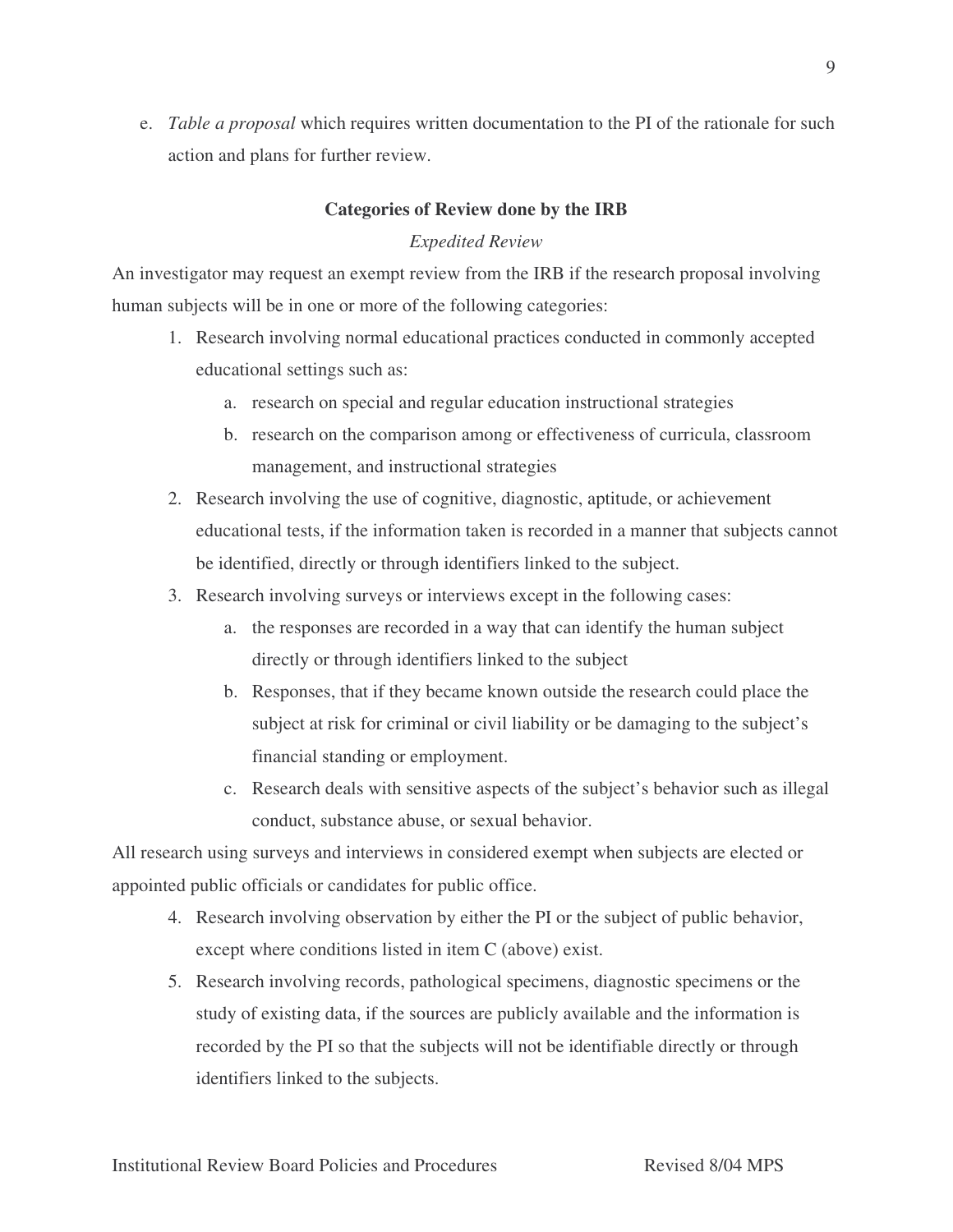6. Any other category added to this list by the Department of Health and Human Serviced and published in the Federal Register.

## *Exempt Review*

Expedited review of research proposals may occur in the following cases, research which involves only:

- 1. Collection of hair and nail clipping done in a nondisfiguring way.
- 2. collection of excreta and external secretions including sweat, uncannulated saliva, placenta removed at delivery, and amniotic fluid at the time of rupture of the membrane prior to or during labor
- 3. Recording of data from adult subjects using noninvasive procedures routinely employed in clinical practice, including the use of physical sensors applied to the body which do not involve input of matter or significant amounts of energy into the subject, or the invasion of the subject's privacy.
- 4. collection of blood samples by venipuncture in amounts not exceeding 450 milliliters in an 8 week period and no more often than 2 times per week, from adult, nonpregnant subjects in good health.
- 5. voice recording made for research purposes
- 6. moderate exercise by healthy, non-pregnant adults
- 7. study of existing data, documents, records, or specimens
- 8. research on individual or group behavior or characteristics in which the researcher does not manipulate the behavior and the research will involve no stress to subjects
- 9. previously approved research which undergoes minor changes in protocol during implementation

These categories of research appropriate for expedited review are taken from The Belmont Report, Ethical Principles and Guidelines for the Protection of Human Subjects of Research, published by the National Commission for Protection of Human Subjects of Biomedical and Behavioral Research, United States Government, Department of Health, Education, and Welfare. Expedited Review will consist of the following procedures:

1. The PI will submit all documentation required for full review to the IRB chair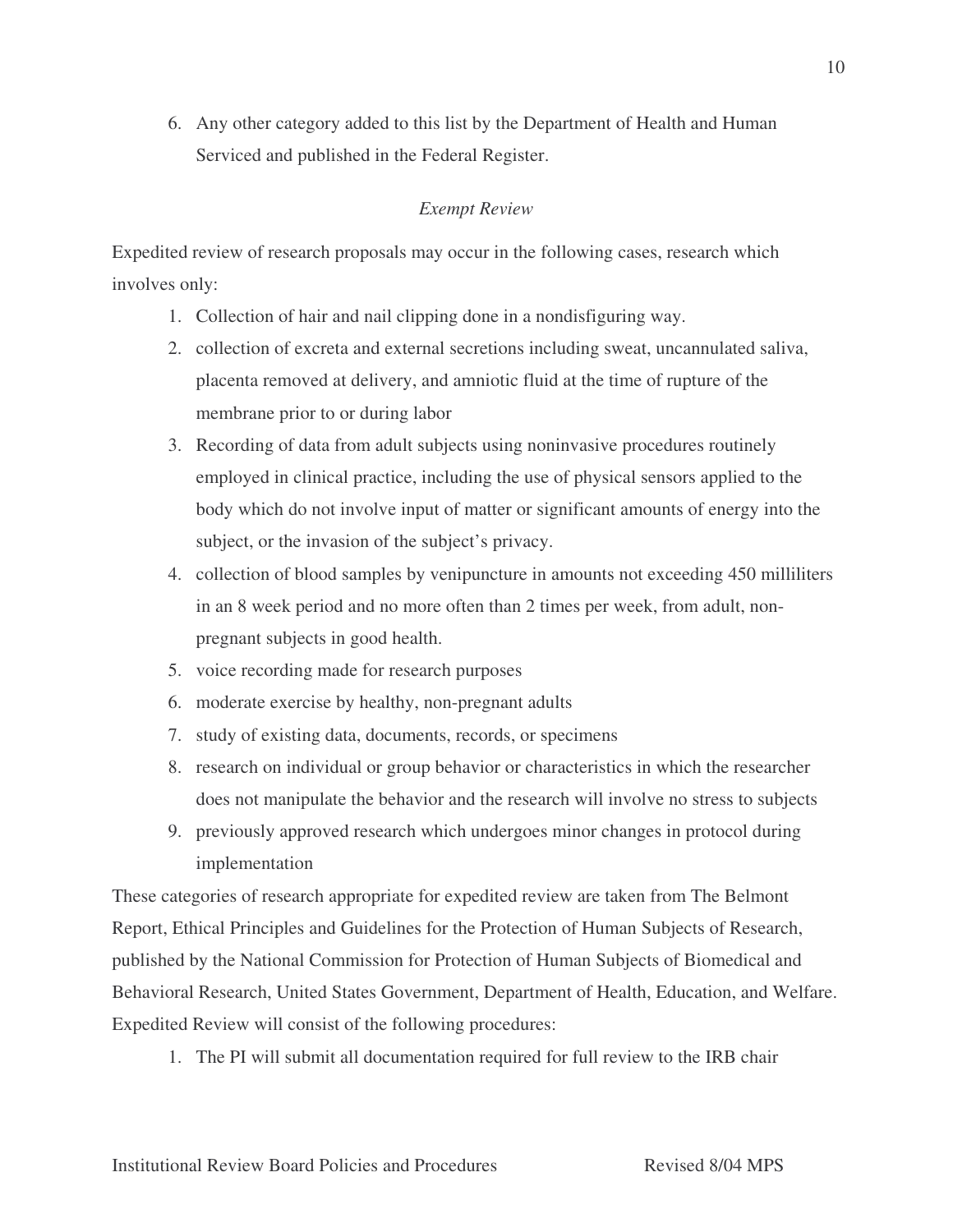- 2. The IRB Chair will determine whether or not the protocol qualifies for expedited review according to the previously definitions
- 3. When it is determined that a proposal meets the criteria for expedited review, the IRB or a designee of the chair may review the proposal and make any decision except denial of approval. Denial of approval requires full IRB review and vote.

## *Full review*

All research not meeting the criteria for exempt or expedited review full under the category of full review. Generally these studies involve an intervention, manipulation, or some invasive procedure that is of higher risk that the proposals that are expedited. Full Review means that the application and associated paperwork will be reviewed by all committee members at their monthly meeting.

## **Application and notification process for submitting an IRB**

(See Appendix A)

In order to facilitate the review process the IRB must receive:

- Seven (9) copies of the application with appropriate attachments (i.e. consent forms, survey materials, assessment tools, etc) ten (10) working days prior to the IRB meeting.
- In the case of exempt or expedited review, the PI can submit two  $(3)$  copies of the materials as these will only be reviewed by two committee members.
- It is **important** to note that before submitting to the IRB, faculty and/or grants personnel should review the IRB **prior to submitting the application.**
- **As a general timeline for completing a project during one academic school year the following is a suggested schedule of events:**
	- o August-September- meet with advisor to discuss topic and proposal
	- o Sept- Oct- Draft proposal for research and draft IRB for advisor approval
	- o Oct-Nov Submit IRB application (Jan-Feb submission for Summer completion of project) **IRB notification can take up to 6 weeks depending on volume of proposals, timeliness of submission, etc**
	- o Dec-March- Data collection
	- o March-April- Data analysis, **notify IRB of completion of project** (see Appendix E)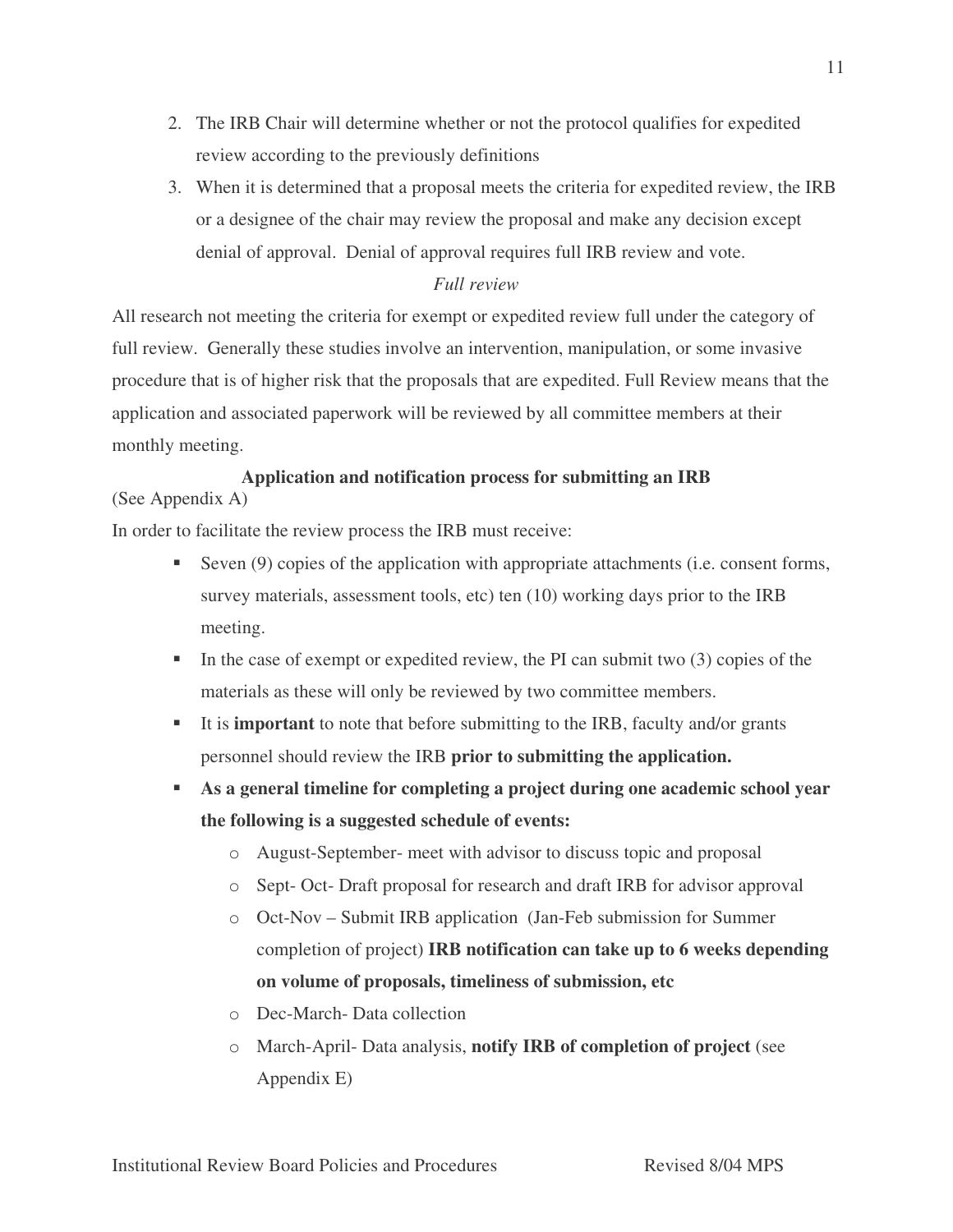#### *Application for Approval of Research should attend to:*

- a. Description of the research project should clearly explain: objectives of the study, study population, research design, and outcome parameters written for a general audience.
- b. Goals A statement of the hypothesis and goals of the study.
- c. Study design and methods Description of the involvement of human subjects in the study design and methods of implementation of the design. Provide credentials of investigators, and identify the relationships between investigators if research is collaborative or cooperative.
- d. Monitoring for withdrawal of subjects from the study Description of monitoring of study and criteria for withdrawing a subject form the study.
- e. Analysis of study Delineate how the outcomes will be measured and analyzed. Describe the statistical procedures to be used, and the method used to determine the number of subjects needed.
- f. **Human subject protection is of utmost importance to the IRB**. Application should clearly describe procedures for:
	- i. Selection: Describe the characteristics of the population including; (1) anticipated number of participants, (2) age, (3) sex, (4) ethnic background, and (5) health status. Include criteria for including or excluding a subject.
	- ii. Explain the rational for involving vulnerable populations (children, economically and educationally disadvantaged persons, mentally disabled persons, pregnant women, prisoners, students, unborn children or other institutionalized individuals). Discuss procedures and practices (if applicable) that will be used to minimize susceptibility to undue influences and unnecessary physical/psychological risks for research participants.
	- iii. Evaluation of benefits: Describe potential benefits to participants and others. Clearly state whether or not compensation will be provided.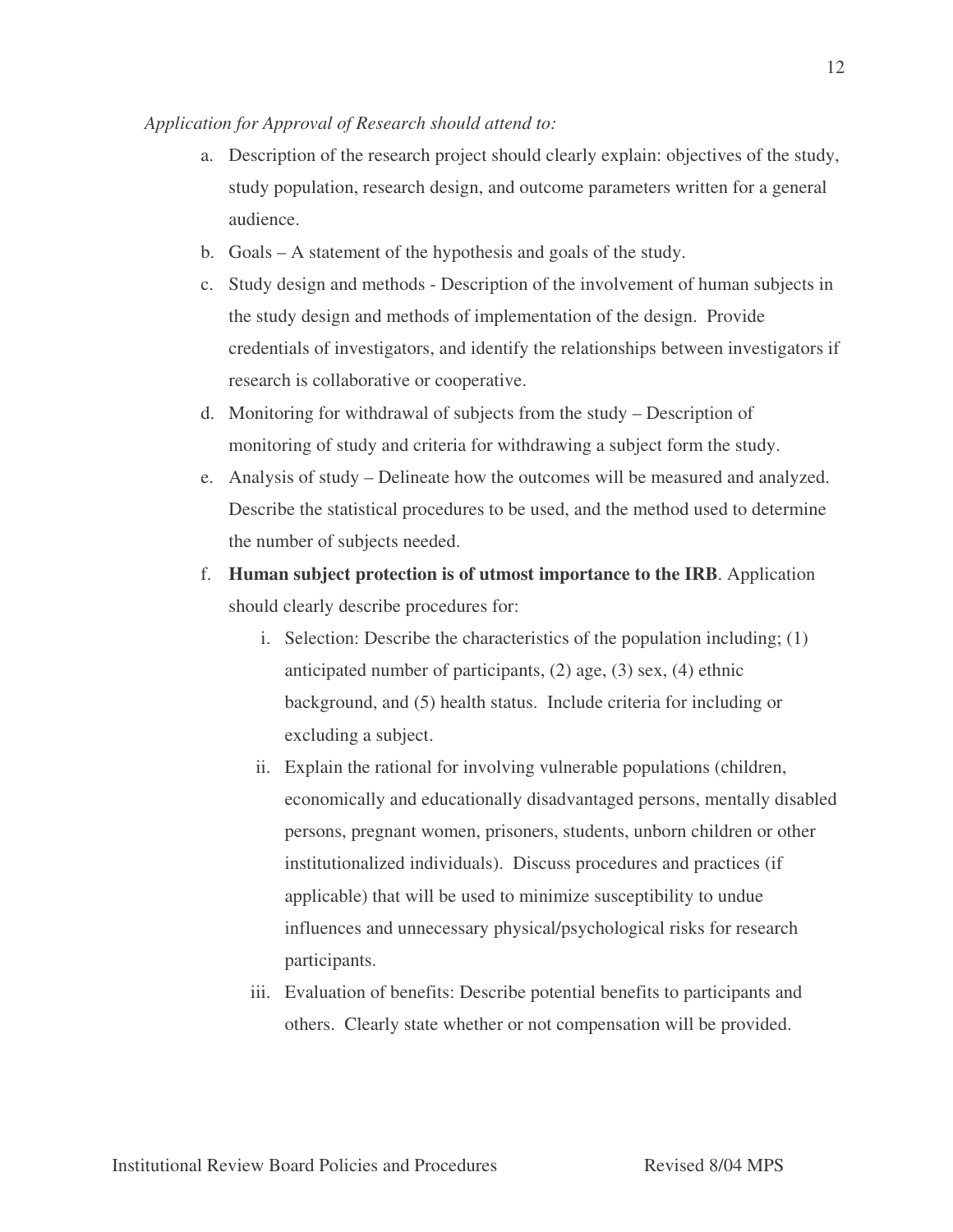iv. Evaluation of risks: Describe potential risks and explain how you will minimize any risks. Consent forms must also attend to the benefits and risk of participation in your study

### **Informed Consent**

(See Appendix B and C for samples)

The basis for informed consent is the ethical principles of respect for persons, beneficence and justice. The principle of respect requires that researchers recognize the autonomy and dignity of individuals. The subjects should have the opportunity to choose what will and will not happen to the. This occurs when the following aspects of informed consent are met:

- 1. Disclosure of information-participants should be given enough information to make an informed decision.
- 2. comprehension-individuals must have the intellectual capacity to understand the information; it should be presented in terms understandable to the subjects
- 3. Volunteer- consent should be free of undue influence and coercion.
- 4. Informed consent should be:
	- a. Obtained in writing from the participant or legally authorized representative.
	- b. Understandable to the subject or representative
	- c. Obtained in a situation that allows the participant sufficient opportunity to consider participation and which minimizes coercion or undue influences. It shall include no language that suggests that the participant waives any legal rights or releases the investigators from any liability

*Consent and assent processes and documents*:

- 1. Describe plan for recruitment of participants and consent procedures to followed, including who will seek the consent, the nature of information provided to prospective participants, and methods of documenting consent.
- 2. A copy of the consent document must be attached. The language should be simple and easy to understand.
- 3. Children cannot legally give their consent. Depending on their age they may have the ability to give assent ("assent" means a child's affirmative agreement to participate in research). Protocols involving children should include a discussion of how assent will be attained. If an assent document is used it should be attached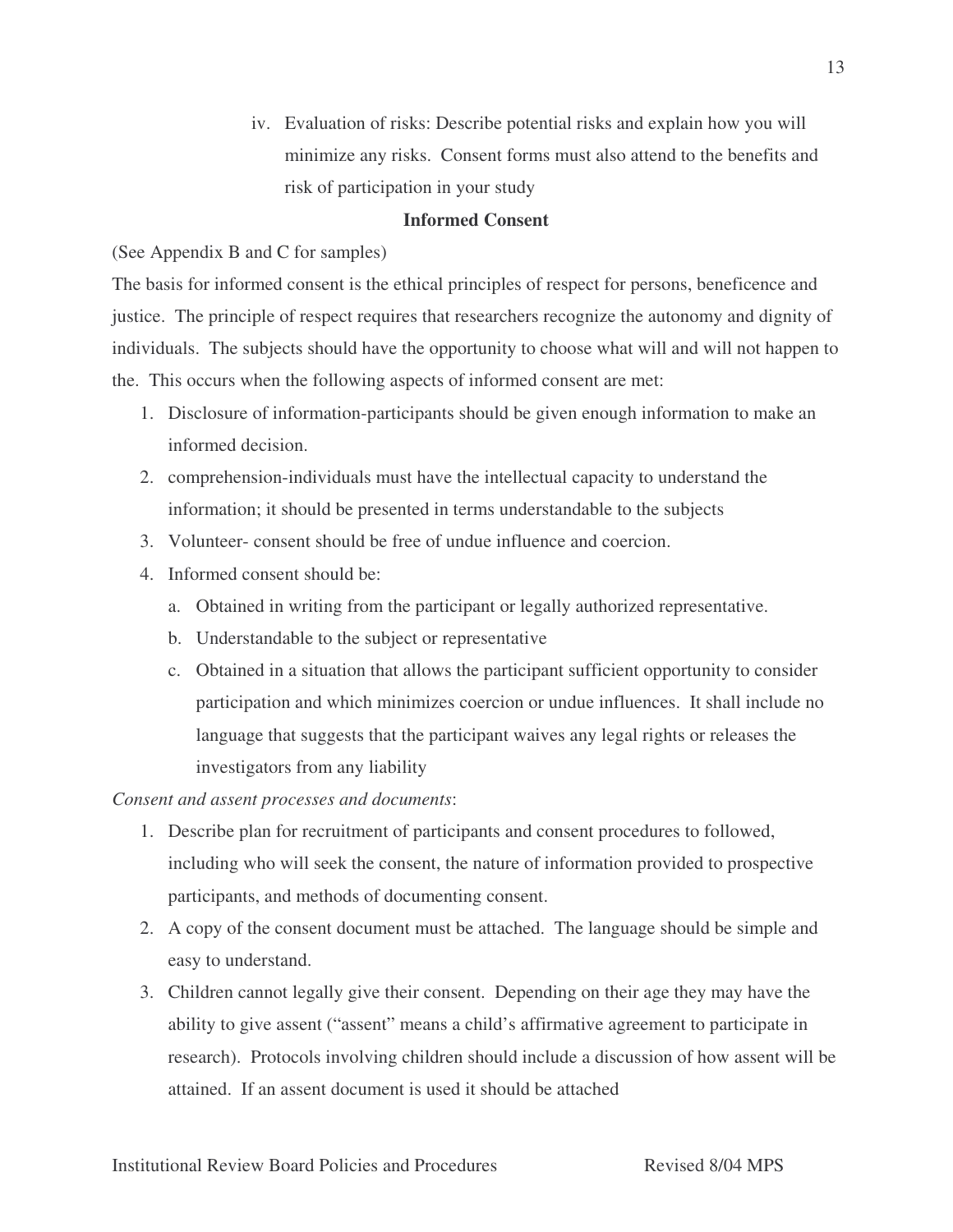## **APPENDIX A- IRB APPLICATION HUMAN SUBJECTS RESEARCH APPLICATION**

| <b>Brenau University</b><br><b>Institutional Review Board</b><br>School of Health and Science                 | <b>Check One</b><br>New Application: 0<br><b>Resubmission:</b>                                                                                       | Revision $\square$<br>(All changes must be                                                                                                                                          |                                                   |
|---------------------------------------------------------------------------------------------------------------|------------------------------------------------------------------------------------------------------------------------------------------------------|-------------------------------------------------------------------------------------------------------------------------------------------------------------------------------------|---------------------------------------------------|
| 500 Washington St. SE<br>Gainesville, Georgia 30501<br>(770) 718-5304                                         | All communication will occur via e-mail.                                                                                                             | highlighted)<br>$\Box$ Applying for Exempt review (see guidelines)<br>$\Box$ Applying for Expedited review (see guidelines)<br>NOTE: Application must have a Brenau e-mail address. |                                                   |
|                                                                                                               | MAIL 7 COPIES (2 copies for expedited review) OF APPLICATION TO ABOVE ADDRESS 4-6 weeks prior to start date                                          |                                                                                                                                                                                     |                                                   |
| Mr. l<br>Ms. $\Box$<br>Dr.<br>$\blacksquare$                                                                  |                                                                                                                                                      | Mr.<br>Ms.<br>$Dr. \perp \perp$                                                                                                                                                     |                                                   |
| Faculty $\Box$ Undergraduate $\Box$                                                                           | Graduate $\Box$                                                                                                                                      | Faculty $\Box$ Undergraduate $\Box$                                                                                                                                                 | Graduate $\Box$                                   |
| Name of Principal Investigator                                                                                | Soc. Sec. No.<br>(if project is grant affiliated)                                                                                                    | Name of Co-investigator(s)                                                                                                                                                          | Soc. Sec. No.<br>(if project is grant affiliated) |
| Brenau Department AND Brenau e-mail address                                                                   |                                                                                                                                                      | Brenau Department AND Brenau e-mail address                                                                                                                                         |                                                   |
| Mailing Address (if you prefer not to receive mail in dept.)                                                  |                                                                                                                                                      | 8:00 a.m. - 5:00 p.m. Phone Number (s)                                                                                                                                              |                                                   |
| Phone Number (s)                                                                                              | <b>E-Mail (REQUIRED)</b>                                                                                                                             | Phone Number (s)                                                                                                                                                                    | E-Mail                                            |
| ** Signature of Principal Investigator                                                                        |                                                                                                                                                      | Signature of Co-investigator (s)                                                                                                                                                    |                                                   |
| <b>Brenau Faculty</b><br>Advisor:<br><b>Name</b>                                                              | Dept.                                                                                                                                                | <b>Building</b>                                                                                                                                                                     | Phone No.                                         |
| **Signature:                                                                                                  | Soc. Sec. No.:<br>(if grant affiliated)<br>**Your Signature indicates that you accept responsibility for the research described in this application. |                                                                                                                                                                                     | Date:                                             |
| If funded:<br>***Sponsored Programs Proposal#<br>conflicts of interest (see Q6a)                              | ***By listing a proposal number, you agree that this application matches the grant application and that you have disclosed all financial             | <b>Name of Funding Agency</b>                                                                                                                                                       |                                                   |
| <b>TITLE OF</b><br><b>RESEARCH:</b>                                                                           |                                                                                                                                                      |                                                                                                                                                                                     |                                                   |
| <b>Start Date:</b>                                                                                            |                                                                                                                                                      | <b>End Date:</b>                                                                                                                                                                    |                                                   |
| (Must be 4-6 weeks after date of submission to IRB)                                                           |                                                                                                                                                      | (Approval is granted only for a year at a time)                                                                                                                                     |                                                   |
| Check all that apply:<br>Deception<br><b>Illegal Activities</b><br><b>Data Sets</b><br>Bio Medical (describe) | Minors                                                                                                                                               | <b>Pregnant Women/Prisoners</b>                                                                                                                                                     |                                                   |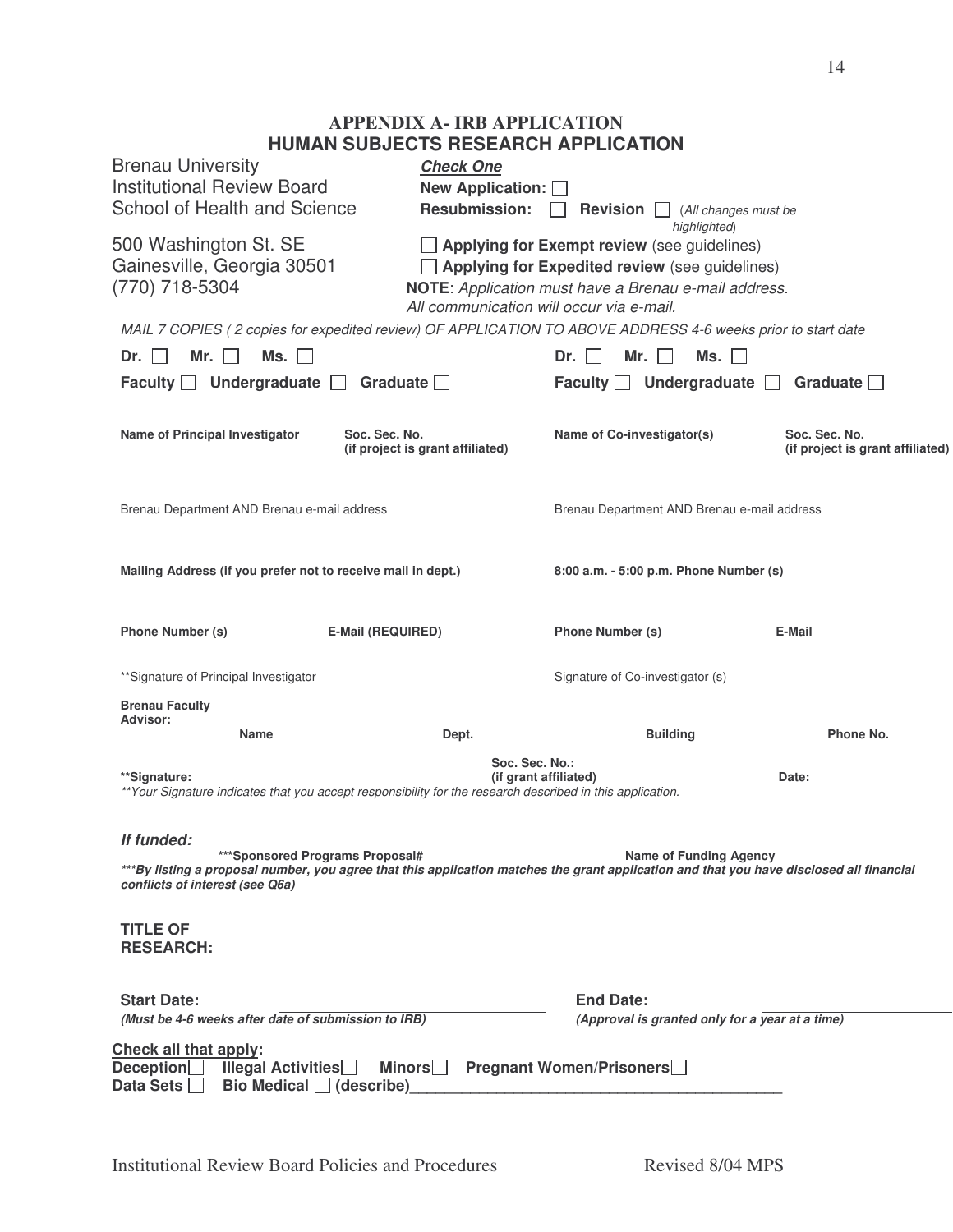# *Duration of participation in the study: \_\_\_\_ Months*

*No. of testing/training sessions:\_\_\_\_ Length of each session:\_\_\_\_\_*

## **HUMAN SUBJECTS RESEARCH APPLICATION**

- 1. **PROBLEM ABSTRACT:** *State rationale and research question or hypothesis (why is this study important and what do you expect to learn?)*.
- 2. **RESEARCH DESIGN:** *Identify specific factors or variables, conditions or groups and any control conditions in your study. Indicate the number of research participants assigned to each condition or group, and describe plans for data analysis*.

#### 3. **RESEARCH SUBJECTS:**

a. *List maximum number of subjects , targeted age group/ range (specified in years); targeted gender* ; *targeted ethnicity/ race*

b. *Method of selection and recruitment - list inclusion and exclusion criteria. Describe the recruitment procedures (including all follow-ups).*

c. *The activity described in this application involves another institution (e.g. school, university, hospital etc.) and/or another country.* Yes $\Box$  No $\Box$ *If yes, provide the following details:*

- 1) Name of institution:
- 2*)* County and state:
- 
- 3) Country:
- 4) *Written letter of authorization (on official letterhead only*)/ IRB approval: Attached:  $\Box$ Pending:

d. *Is there any working relationship between the researcher and the subjects*? Yes No , *If* yes, explain.

e. *Describe any incentives (payment, gifts, extra credit). Extra credit cannot be offered unless there are equal non-research options available for research using students*

4. **PROCEDURES**: *State in chronological order what a subject is expected to do and what the researcher will do during the interaction. Indicate time commitment for each research activity*. *And detail any follow-up.*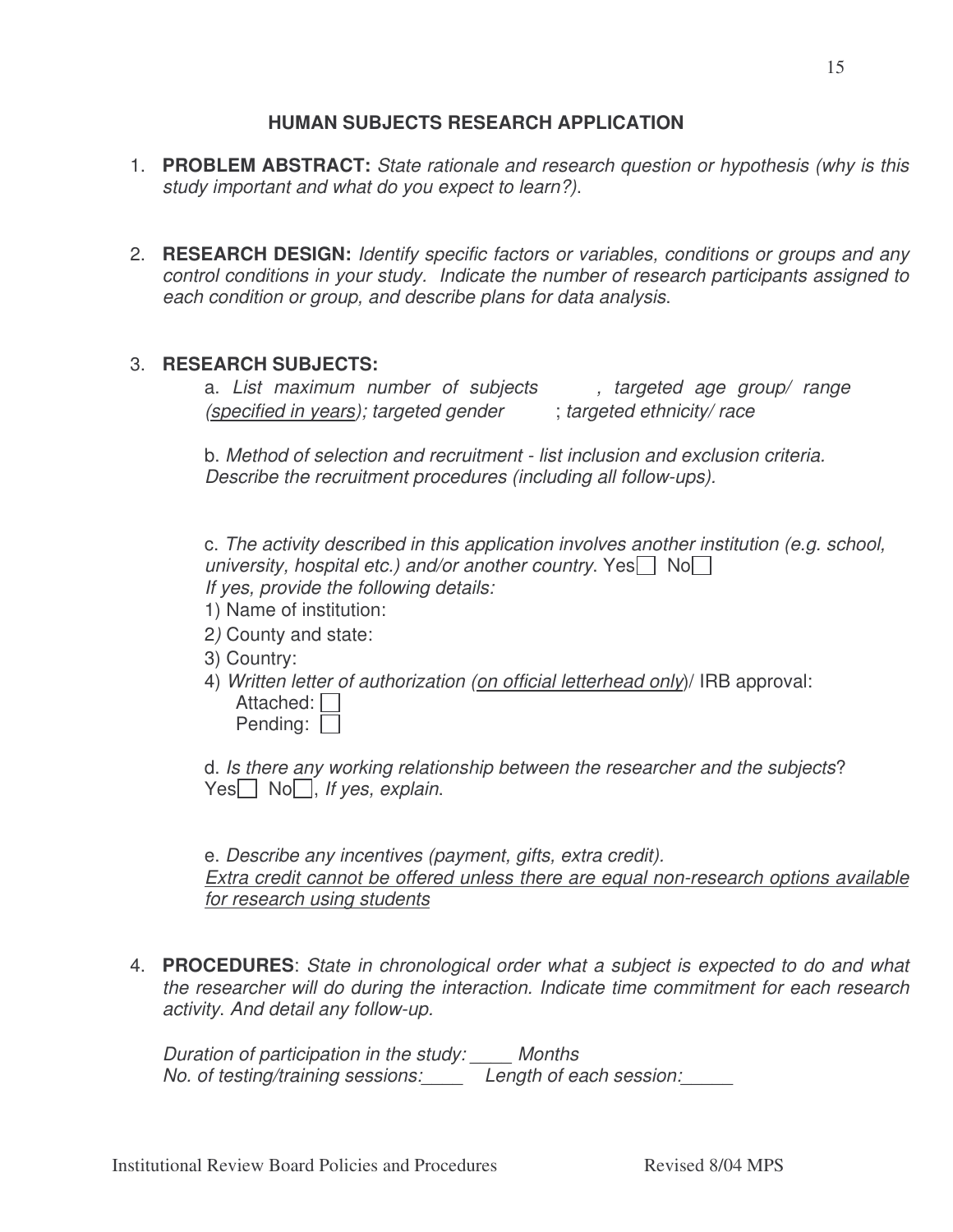## 6. RISK: Detail risks to a subject as a result of data collection and as a direct result of the *research and your plans to minimize them and the availability and limits of treatment for*

*sustained physical or emotional injuries.*

5. *Check all other materials that apply and are attached:*

Consent/Assent forms  $\Box$  Photo/Video release on consent form  $\Box$ *If no consent documents are attached, justify this omission under Q. 8*

*NOTE: REPORT INCIDENTS CAUSING DISCOMFORT, STRESS OR HARM TO THE IRB IMMEDIATELY!*

Interview protocol  $\Box$  Debriefing Statement  $\Box$  Recruitment flyers or advertisements  $\Box$ 

a. **CURRENT RISK**: *Describe any psychological, social, legal, economic or physical discomfort, stress or harm that might occur as a result of participation in research. How will these be held to the absolute minimum*?

b**. FUTURE RISK**: *How are research participants to be protected from potentially harmful future use of the data collected in this project? Describe your plans to maintain confidentiality, including removing identifiers, and state who will have access to the data and in what role. Justify retention of identifying information on any data or forms*.

DO NOT ANSWER THIS QUESTION WITH "NOT APPLICABLE"! Anonymous Confidential *Check one only and explain below.*

Audio-taping  $\Box$  Video-taping  $\Box$  Pictures  $\Box$ 

*If taping, how will tapes be securely stored, who will have access to the tapes, will they be publicly disseminated and when will they be erased or destroyed? Justify retention*.

7. **BENEFIT**: *State the benefits to individuals and humankind. Potential benefits of the research should outweigh risks associated with research participation*. a. *Identify benefits of the research for participants, e.g. course credit, educational benefits*:

b. *Identify any potential benefits of this research for humankind in general, e.g. advance our knowledge of some phenomenon or help solve a practical problem*.

## 8. **CONSENT PROCESS:**

a. *Detail how informed consent will be obtained from all research participants and, when applicable, from parent(s) or guardian(s*).

Request for waiver of signed consent using data sets Yes $\Box$  No $\Box$ 

*If yes, a full explanation must be submitted for approval, including assurance that risk to the participant will be minimal*. *Also submit a consent script that will be used in lieu of a form.*

### b. **Deception** Yes No

*If yes, describe the deception, why it is necessary, and how you will debrief them. The consent form should include the following statement: "In order to make this study a valid one, some information about my participation will be withheld until completion of the study."*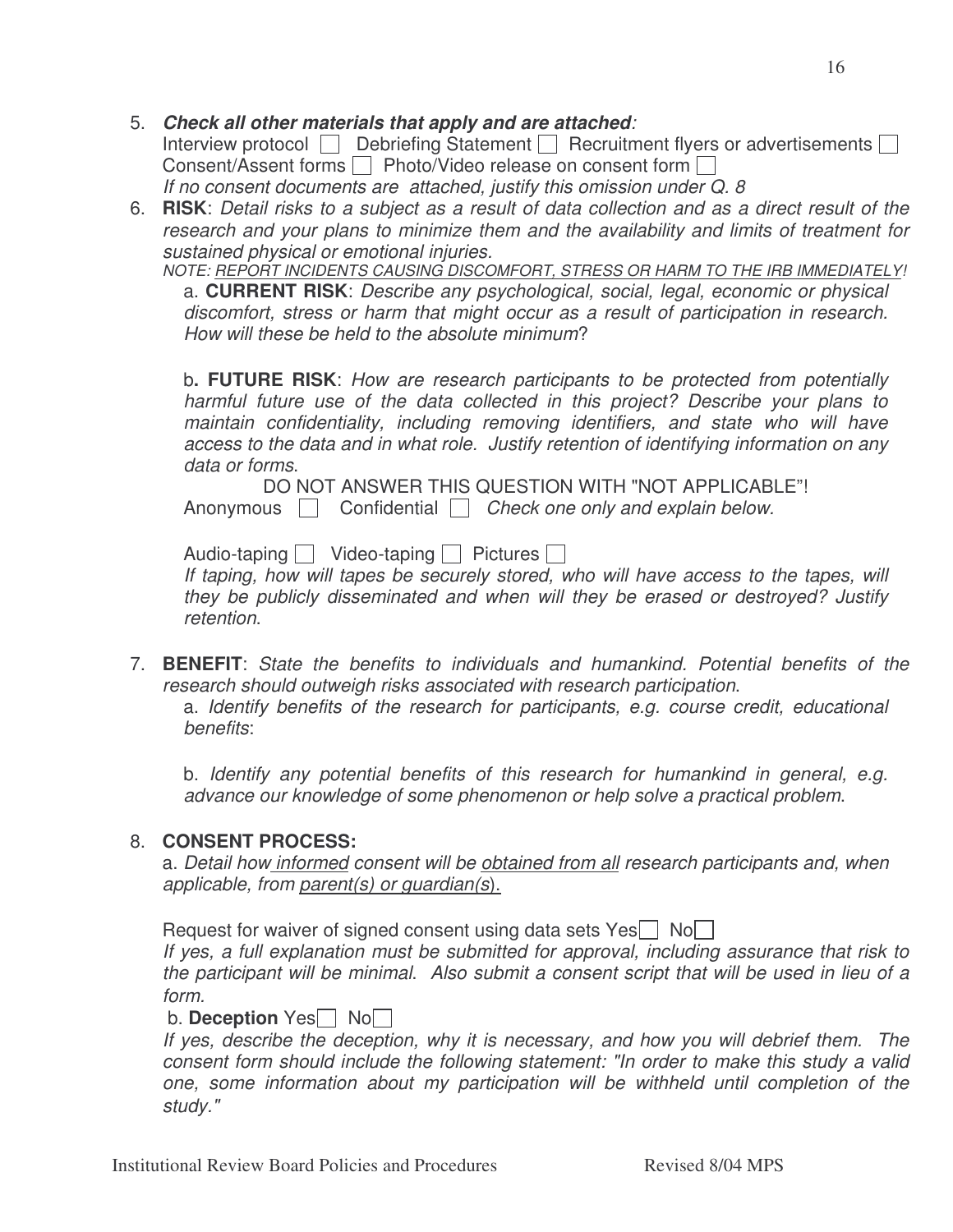|                 | 9. VULNERABLE PARTICIPANTS: Yes No<br>Minors $\Box$ Prisoners $\Box$ Pregnant women/fetuses $\Box$ Elderly $\Box$                                                                                                                                                                        |
|-----------------|------------------------------------------------------------------------------------------------------------------------------------------------------------------------------------------------------------------------------------------------------------------------------------------|
|                 | Immigrants/non-English speakers $\Box$ Mentally/Physically incapacitated $\Box$ Others $\Box$ List<br>below.                                                                                                                                                                             |
|                 | Outline procedures to obtain their consent/assent to participate. Describe the procedures<br>to be used to minimize risk to these vulnerable subjects.                                                                                                                                   |
| 10              | <b>ILLEGAL ACTIVITIES:</b> (illegal drug use, prostitution, undocumented immigrants, etc)<br>NOTE: Some ILLEGAL ACTIVITIES must be reported, e.g. child abuse.<br>Does the data collection relate to illegal activities? Yes Sollahol<br>If yes, explain how subjects will be protected. |
| 11 <sub>1</sub> | <b>STUDENTS</b> (check all that apply to this application)                                                                                                                                                                                                                               |
|                 | This application is being submitted for:<br>Class assignment $\Box$ Pilot study $\Box$<br>Applied Project, Thesis or Exit Exam Research                                                                                                                                                  |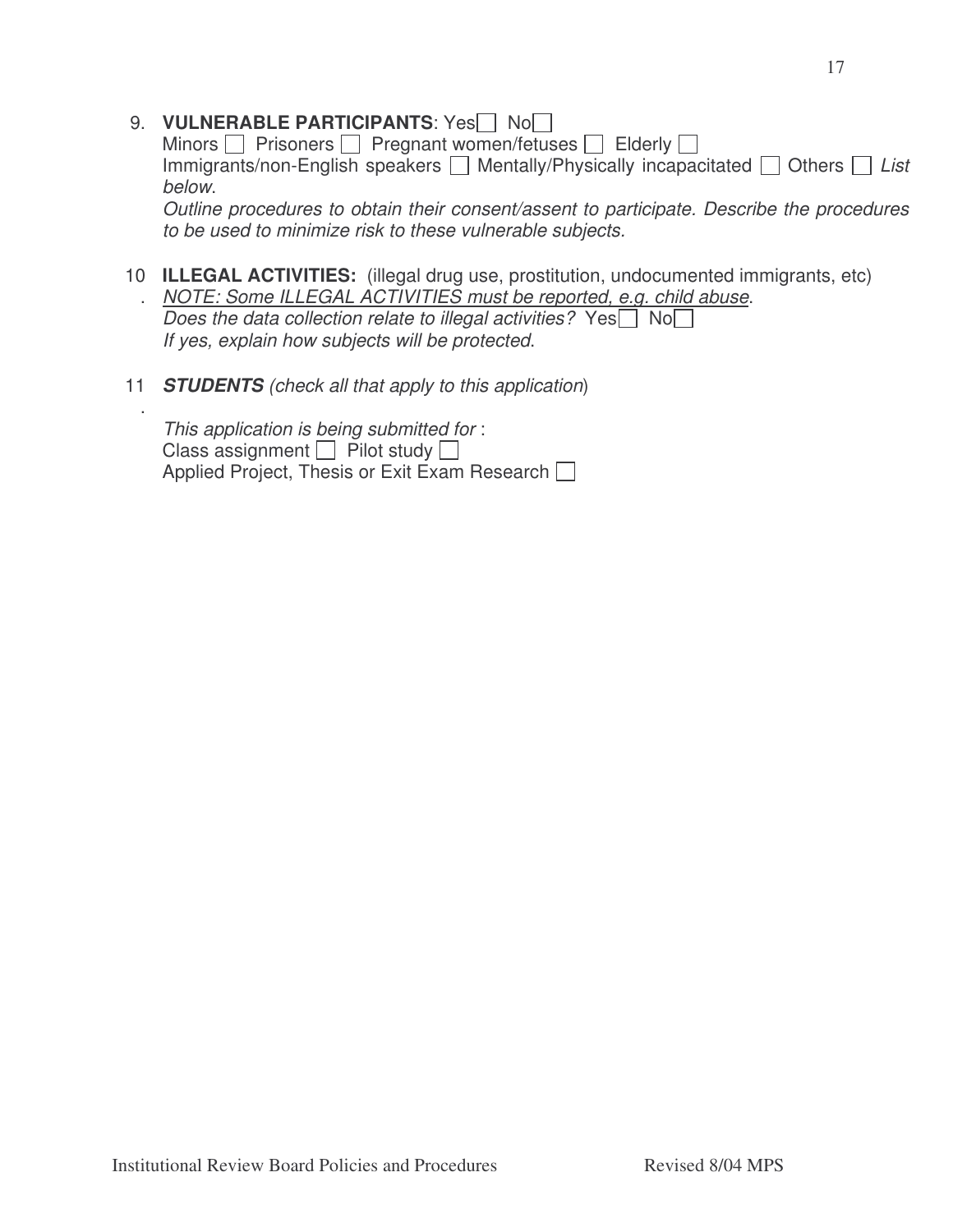#### **APPENDIX B- SAMPLE CONSENT FORM**

Brenau University Department of Occupational Therapy Bradykinetic Therapy Consent Form

#### **Purpose of the Study:**

The purpose of this study is to perform preliminary testing on the development of Bradykinetic Therapy as a recognizable strategy for facilitating motor learning. Bradykinetic Therapy is the practice of prescribed slow movement to enhance accuracy of motor performance. **Procedure:**

The prescribed movement in this study will be the golf swing (wedge shot). The research study will last approximately six consecutive weeks and will take place on the Brenau University soccer field. Once informed consent is obtained, all participants will meet for pre-testing of the mechanics of the golf swing, balance, accuracy, and an interview. All participants will be trained on the principles of Bradykinetic Therapy; they will be instructed to swing the golf club in a slow manner. A daily routine will last one minute per swing, ten swings per routine, which will include the motor performance as well as the mental imagery of the swing. Each participant will be given a personal log book to report his or her practice regimen. The study will last six weeks and every two weeks, thirty-minute meetings will be held to review the routine and his or her log entries.

## **Potential Benefits:**

Receiving Bradykinetic Therapy may improve motor learning. Other benefits may include an increase in accuracy, golf score, swing mechanics, balance, strength, and an overall satisfaction of performance. Incentives will include refreshments, and snacks during each session and new golf balls at the completion of the study. Compensation other than instruction in golf is not included in this study. **Potential Risks:**

Potential risks to participants may include a decreased satisfaction of his or her golf performance. Other unlikely risks may include muscle strains, fatigue, and loss of personal time. These risks are not anticipated and in order to prevent injury, proper warm up and body mechanics will be reviewed during each meeting. You may remove yourself from this study at any time without penalty.

## **Confidentiality:**

All videos, data collected and personal information will be stored in a locked filing cabinet in the Occupational Therapy department. Only the researchers of this study will have access to this data. At the conclusion of the study, all materials will remain in the locked cabinet for two years, after which, they will be shredded. All participants have the right to discontinue this study with no consequences or penalties.

#### **Supervision of research:**

This research is being conducted to fulfill graduate thesis requirements for Brenau Univeristy Department of Occupational Therapy under the supervision of Dr. H.Keith Brown, PhD. He can be reached @ 770- 534-6296

#### **Contact Person:**

If you have any questions or concerns about this project, please contact the IRB Office of Brenau University @ 770-718-5304

Printed Name

| Signature | Date |
|-----------|------|
| Witness   | Rese |

 $Researcher(s)$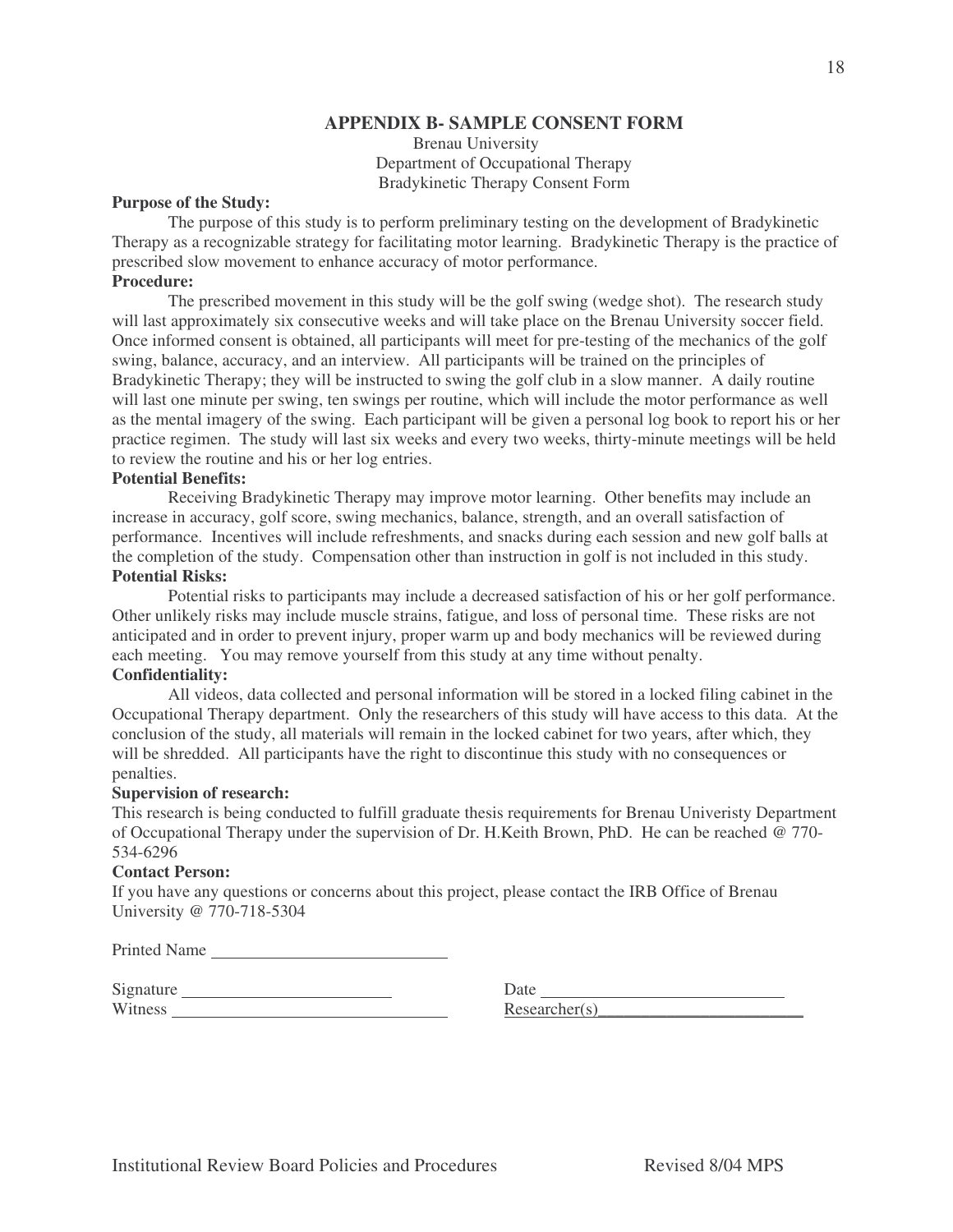## **APPENDIX C- SAMPLE PARENT LETTER/CONSENT FORM (EDUCATION)**

#### Consent Form

December 15, 2003

Dear Parent(s) of  $\qquad \qquad$ 

As you may be aware, I am currently pursuing my Educational Specialist degree from Brenau University. One requirement of this objective is to complete an Applied Research Project.

I am asking parents and students for permission to use data gathered from Saxon ™ Math2 scores and Accelerated Math ™ scores. I am also asking permission for students to complete an attitudinal survey regarding use of the computer software. Data will be stored in a locked filing cabinet within the classroom. Each student will be assigned a number and their data will be listed by that number. This list will be kept separate from the data. Some data will be maintained in the grade book and some will be retrieved from the Accelerated Math ™ software. Data from the Iowa Test of Basic Skills used is from the grade level as a whole, no individual scores will be used. Only data from students who are present for the entire length of the study and who, along with their parents, give consent will be eligible for evaluation. There will be no negative consequences for children whose parents choose not to allow the data to be included or for their child to complete the survey.

Please discuss this with your child and check the appropriate line below. Please sign and date the bottom of the form. Thank you for your consideration of this matter.

Sincerely,

Allison W

\_\_\_\_ My child and I give permission for his/her data to be used in Ms. Allison W's Applied Research Project and for my child to complete an attitudinal survey regarding the computer software. My child and I understand that their data will remain confidential.

\_\_\_\_\_\_\_\_\_\_\_\_\_\_\_\_\_\_\_\_\_\_\_\_\_\_\_\_\_\_\_\_\_\_\_\_\_\_\_\_\_\_ \_\_\_\_\_\_\_\_\_\_\_\_\_\_\_\_\_\_\_

\_\_\_\_\_\_\_\_\_\_\_\_\_\_\_\_\_\_\_\_\_\_\_\_\_\_\_\_\_\_\_\_\_\_\_\_\_\_\_\_\_\_ \_\_\_\_\_\_\_\_\_\_\_\_\_\_\_\_\_\_\_

\_\_\_\_ My child and I prefer not to give permission for his/her data to be used in Ms. Allison W's Applied Research Project nor for my child to complete an attitudinal survey regarding the computer software. My child and I understand that he/she will not be penalized in any way because of this choice.

Parent Signature Date

| <b>Student Signature</b> | Date |
|--------------------------|------|
|                          |      |

If you have any questions or concerns about this project, please contact my project advisor @ 770-xxx-xxxx or you may contact the IRB Office of Brenau University @ 770-718-5304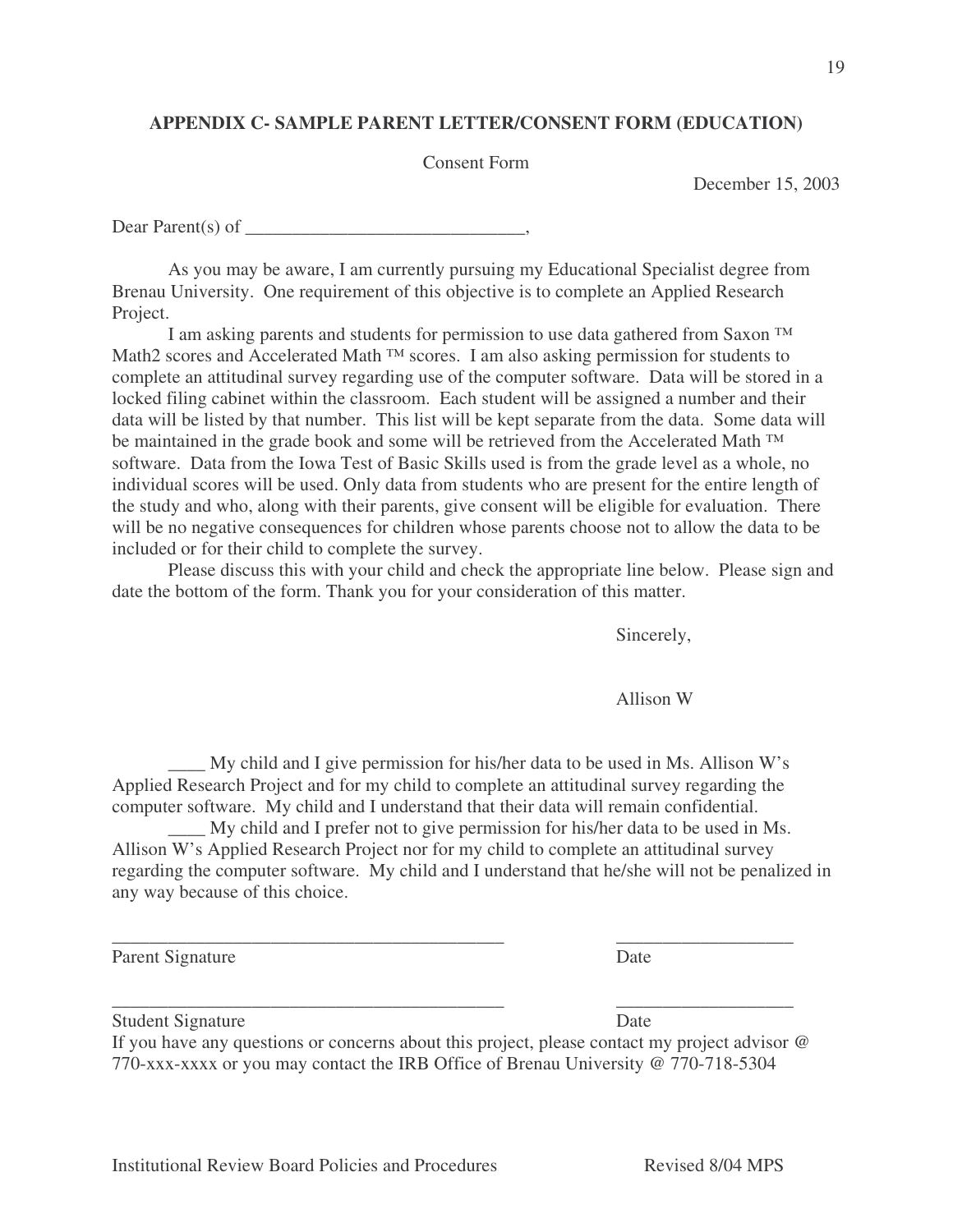|                                     | <b>Human Subjects Office</b>                                        |
|-------------------------------------|---------------------------------------------------------------------|
|                                     | <b>Brenau University</b>                                            |
|                                     | c/o Dean of the School of Health and Science                        |
|                                     | <b>One Centennial Circle</b>                                        |
|                                     | Gainesville, GA 30501                                               |
|                                     | 770-718-5304                                                        |
|                                     | INSTRUCTOR NOTIFICATION FOR COURSE DIRECTED HUMAN SUBJECTS ACTIVITY |
| <b>Instructor Title &amp; Name:</b> |                                                                     |
| Department:                         | <b>Campus Address:</b>                                              |
| <b>Course Title:</b>                | <b>Course Number:</b>                                               |
| <b>Email (REQUIRED):</b>            | <b>Telephone:</b>                                                   |
| <b>1. NUMBER OF STUDENTS:</b>       |                                                                     |
|                                     | [Attach a list of the students involved with this class project]    |
|                                     | DESCRIPTION OF CLASS ASSIGNMENT AS PRESENTED TO STUDENTS.           |

APPENDIX D- APPLICATION FOR INSTRUCTOR DIRECTED ACTIVITIES (see pg.7)

*2. DESCRIPTION OF CLASS ASSIGNMENT AS PRESENTED TO STUDENTS: [Course syllabus and/or handouts may be attached]*

*3. DESCRIPTION OF PROCEDURES FOR MAINTAINING CONFIDENTIALITY:*

*Instructor's Signature: \_\_\_\_\_\_\_\_\_\_\_\_\_\_\_\_\_\_\_\_\_\_\_\_\_ Date: \_\_\_\_\_\_\_\_\_\_\_\_*

*Your Signature indicates that you have read the IRB Guidelines document and that you accept responsibility for the assigned research projects conducted by the students of this course. It further attests that you are fully aware of all the procedures to be followed, will monitor the research, and will notify the IRB of any significant PROBLEMS that arise.*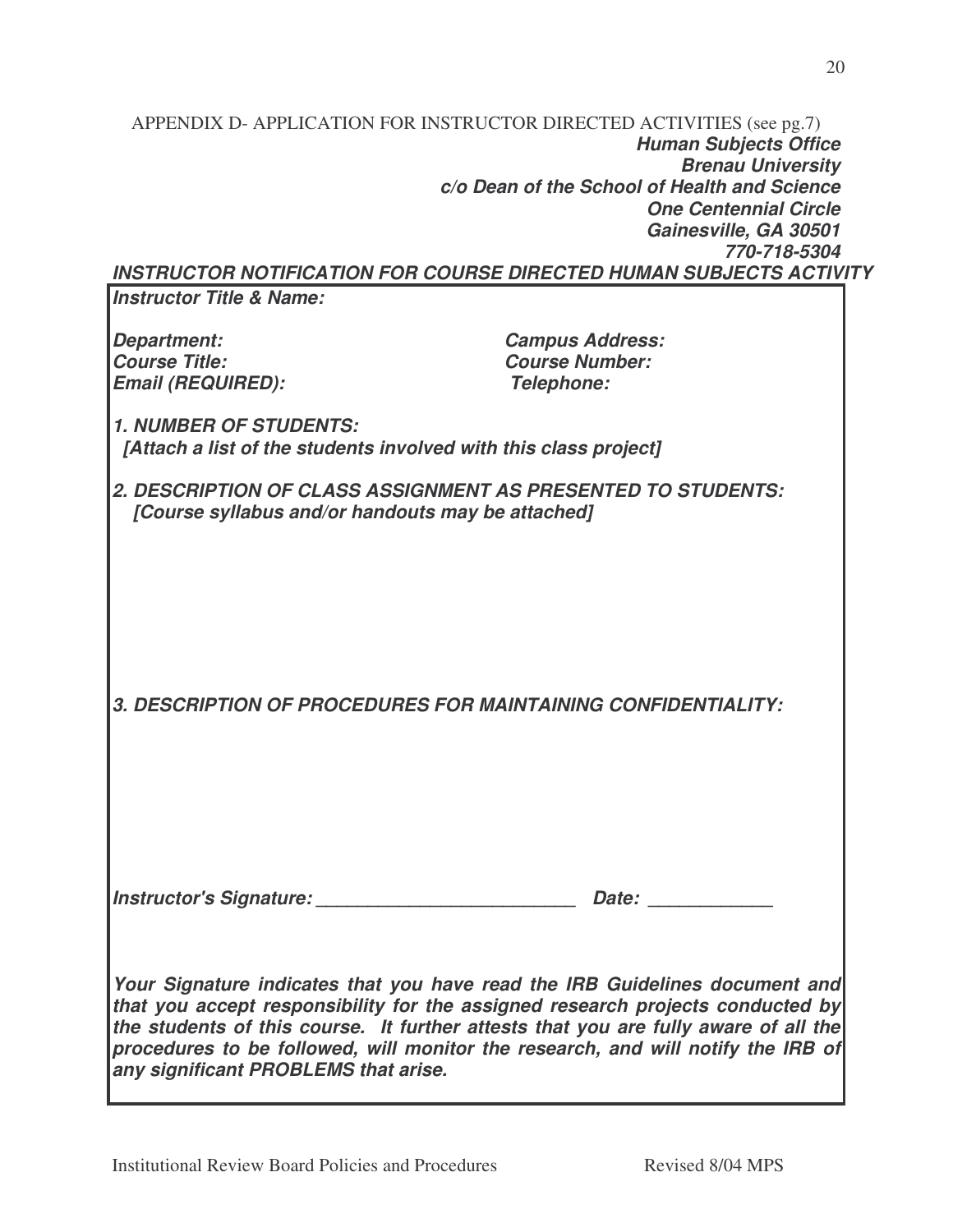## APPENDIX E

## Brenau University Institutional Review Board Notification of Completion of Study

|                                  | Complete and submit to IRB Committee upon completion of the approved research project. |  |
|----------------------------------|----------------------------------------------------------------------------------------|--|
| Date:                            |                                                                                        |  |
|                                  |                                                                                        |  |
| Title of                         |                                                                                        |  |
|                                  |                                                                                        |  |
|                                  |                                                                                        |  |
| Principal Investigator Signature | Date                                                                                   |  |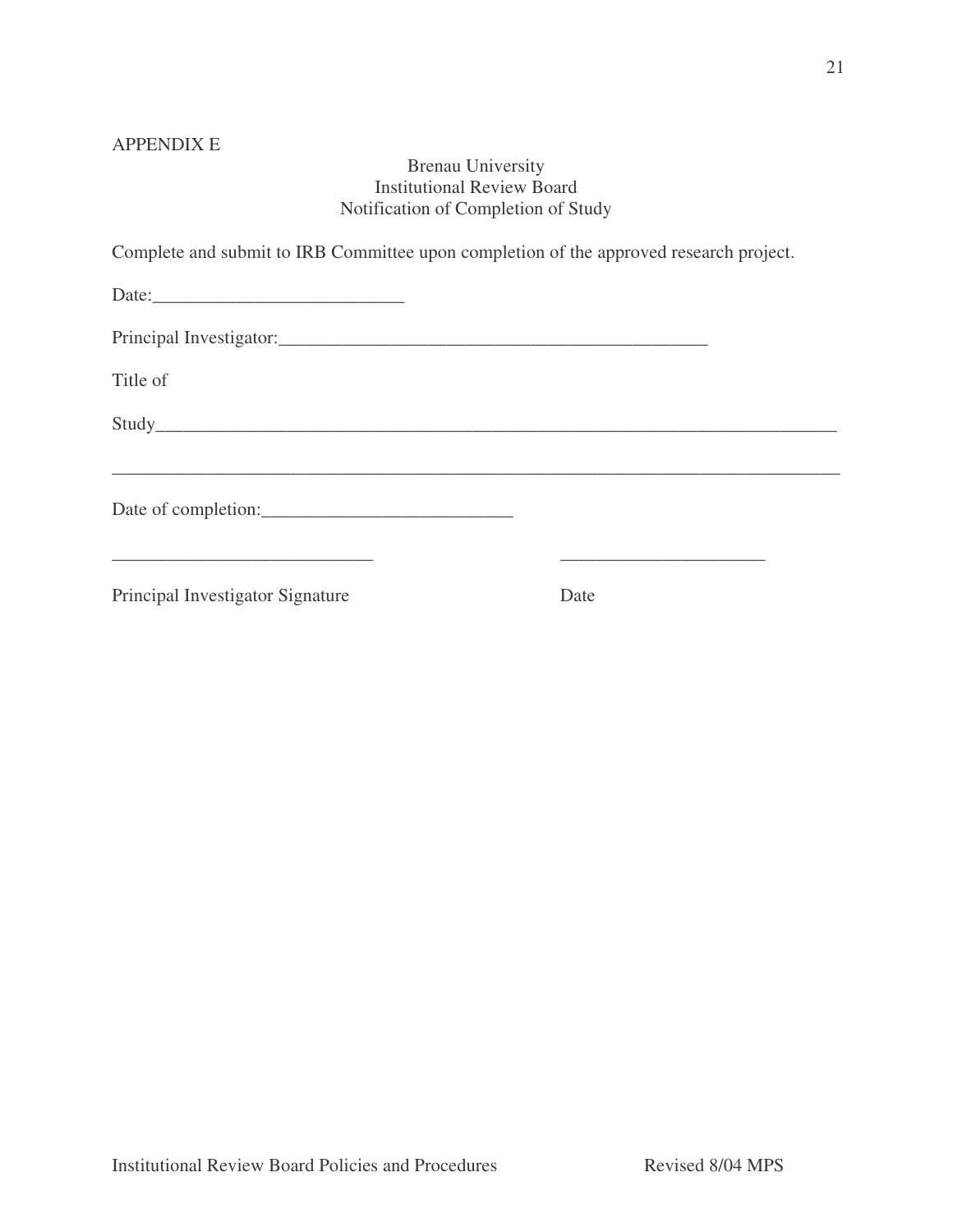## APPENDIX F- CRITERIA FOR EVALUATING IRB APPLICATION

#### Brenau University Institutional Review Board **Criteria for approval of a research proposal involving human subjects**

Name of Project: \_\_\_\_\_\_\_\_\_\_\_\_\_\_\_\_\_\_\_\_\_\_\_\_\_ Principal Investigator: \_\_\_\_\_\_\_\_\_\_\_\_\_\_\_\_\_\_\_\_\_\_\_\_\_\_

|               | <b>Elements of the IRB proposal</b><br>contains: | <b>Comments and concerns</b><br>(What does PI need to do to fix problem?) |
|---------------|--------------------------------------------------|---------------------------------------------------------------------------|
|               | <b>Title of Research</b>                         |                                                                           |
|               | Name(s) addresses, phone number of               |                                                                           |
|               | researcher(s) or Principal Investigator          |                                                                           |
| Cover         | (PI)                                             |                                                                           |
| Sheet         | Name(s), addresses, phone number                 |                                                                           |
|               | of faculty advisor                               |                                                                           |
|               | Advisor signature or IRB was                     |                                                                           |
|               | received via e-mail from the advisor             |                                                                           |
|               | Summary of research project written              |                                                                           |
|               | for "lay audience"                               |                                                                           |
|               | Objectives of the study                          |                                                                           |
| Summary<br>of | Hypothesis or research questions are             |                                                                           |
| Proposed      | clearly stated                                   |                                                                           |
|               | Study population is clearly described            |                                                                           |
|               | Design of the study is clearly                   |                                                                           |
|               | articulated                                      |                                                                           |
|               | Outcome of the study is described                |                                                                           |
|               | Characteristics of the study                     |                                                                           |
|               | population (number of people,                    |                                                                           |
|               | gender, ethnicity, age, health status of         |                                                                           |
|               | the participants)                                |                                                                           |
|               | Inclusion and exclusion criteria are             |                                                                           |
|               | clearly articulated                              |                                                                           |
|               | Procedures and practices for the                 |                                                                           |
| Human         | study are clearly described. (How                |                                                                           |
| Subjects      | long? How many visits, etcwill                   |                                                                           |
| form          | participants have to make)                       |                                                                           |
|               | Procedures and practices account for             |                                                                           |
|               | all potential risks and actions are              |                                                                           |
|               | stated that prevent risks (You have              |                                                                           |
|               | emergency contact numbers in case                |                                                                           |
|               | something happens during your                    |                                                                           |
|               | study)<br>Procedures to reduce any undue         |                                                                           |
|               | influence or unnecessary physical or             |                                                                           |
|               | psychological risk are described                 |                                                                           |
|               | (describe all safety precautions to              |                                                                           |
|               | prevent physical or emotional harm)              |                                                                           |
|               | Appendices are attached                          |                                                                           |
|               | Appendices are clearly labeled and               |                                                                           |
|               | referenced in the "Description of the            |                                                                           |
| Appendice     | <b>Research Project"</b>                         |                                                                           |
| S             | Appendices provide overview of data              |                                                                           |
|               | collection tool or actual data collection        |                                                                           |
|               | instrument                                       |                                                                           |
|               |                                                  |                                                                           |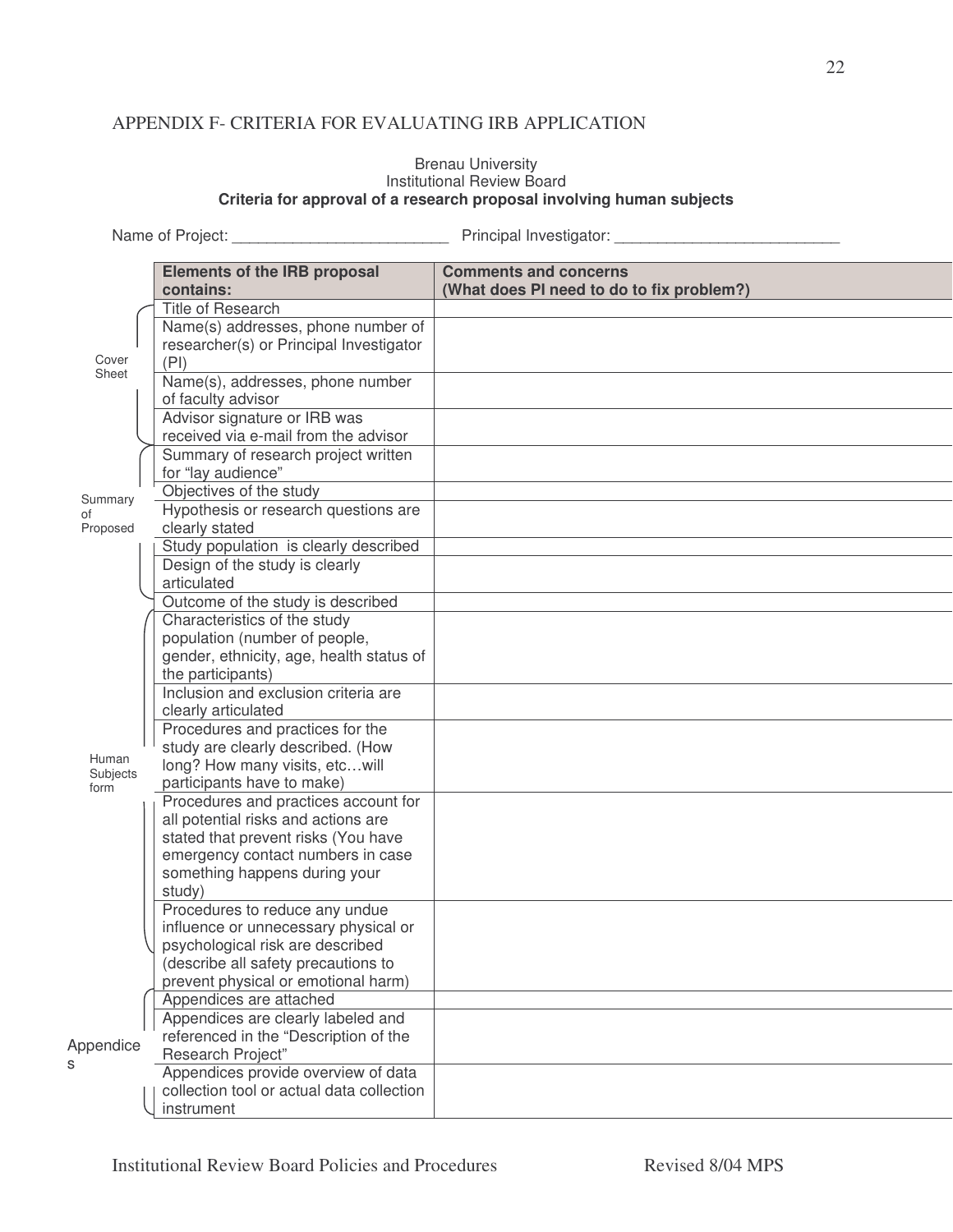## APPENDIX G- CRITERIA FOR EVALUATING CONSENT FORM

| <b>Elements of the consent form</b>                                                 | <b>Comments and concerns</b>              |
|-------------------------------------------------------------------------------------|-------------------------------------------|
| contains:                                                                           | (What does PI need to do to fix problem?) |
| Consent form is attached                                                            |                                           |
| Consent form is written in "lay terms"                                              |                                           |
| Consent form explicitly states that                                                 |                                           |
| participation is voluntary and that                                                 |                                           |
| participants may withdraw without penalty                                           |                                           |
| Procedures for maintaining confidentiality                                          |                                           |
| or anonymity is clearly stated                                                      |                                           |
| Disposition of data, including scores, any                                          |                                           |
| additional data (such as interview                                                  |                                           |
| transcripts, surveys, etc) tapes, and/or                                            |                                           |
| photos is clearly stated                                                            |                                           |
| Compensation is addressed in the                                                    |                                           |
| consent form (if none, must also state                                              |                                           |
| this)                                                                               |                                           |
| Consent form clearly states the risks and                                           |                                           |
| benefits for the participants in the study                                          |                                           |
| Statement that participant is aware that                                            |                                           |
| they were given the opportunity to ask                                              |                                           |
| any questions is clearly made on the                                                |                                           |
| consent form                                                                        |                                           |
| An explanation of the circumstance that                                             |                                           |
| could lead to the subjects participation                                            |                                           |
| being terminated by the investigator                                                |                                           |
| without regard to the subjects consent is                                           |                                           |
| written in if applicable (e.g. if participant is                                    |                                           |
| demonstrating unsafe behavior that would                                            |                                           |
| put themselves or the researcher at risk)                                           |                                           |
| Consent form has signature line for                                                 |                                           |
| participant                                                                         |                                           |
| Consent form has signature line for                                                 |                                           |
| researcher                                                                          |                                           |
| Consent form has a statement (usually                                               |                                           |
| near the end) that the participant has                                              |                                           |
| been made aware that they may contact                                               |                                           |
| the project advisor (with a phone number                                            |                                           |
| on the form) or the Brenau University IRB<br>if any questions or concerns about the |                                           |
|                                                                                     |                                           |
| project arise<br>Consent form includes an initial line giving                       |                                           |
| expressed permission for researcher to:                                             |                                           |
| Use data for professional                                                           |                                           |
| presentation                                                                        |                                           |
| Use photos or video's for                                                           |                                           |
| professional or educational                                                         |                                           |
| presentations                                                                       |                                           |
|                                                                                     |                                           |

## **Criteria for evaluation of Consent form**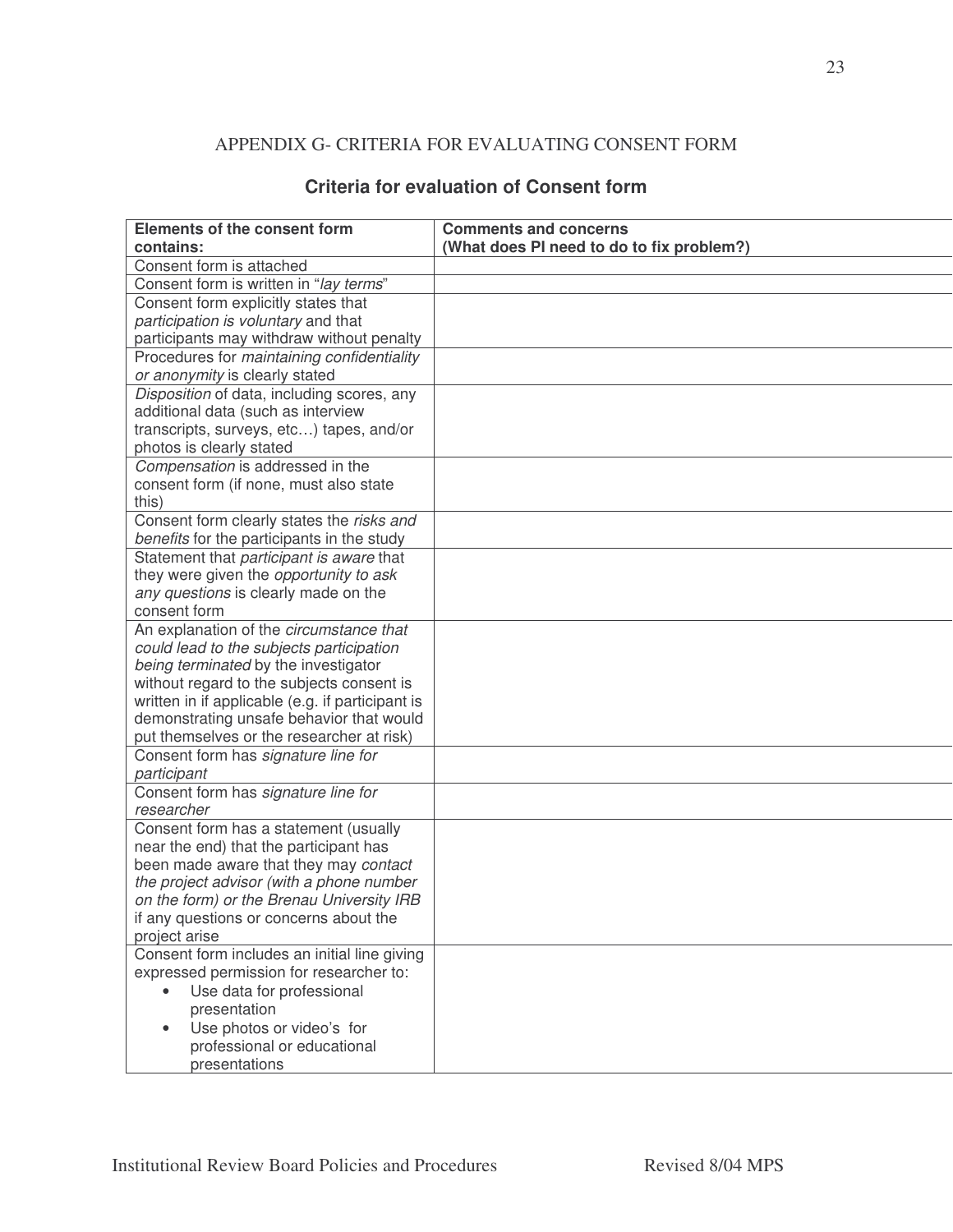#### **APPENDIX H- DECISION LETTER** Brenau University Institutional Review Board Results of review

#### Dear **Dear**

The IRB has reviewed your proposal and has made the following recommendations:

#### o **Full approval, no changes needed.**

You may begin your research on the start date listed on your proposal

#### o **Approval with stipulations.**

You need to make the following changes and resubmit this proposal and your changes to the IRB:

\_\_\_\_\_\_\_\_\_\_\_\_\_\_\_\_\_\_\_\_\_\_\_\_\_\_\_\_\_\_\_\_\_\_\_\_\_\_\_\_\_\_\_\_\_\_\_\_\_\_\_\_\_\_\_\_\_\_\_\_\_\_\_\_ \_\_\_\_\_\_\_\_\_\_\_\_\_\_\_\_\_\_\_\_\_\_\_\_\_\_\_\_\_\_\_\_\_\_\_\_\_\_\_\_\_\_\_\_\_\_\_\_\_\_\_\_\_\_\_\_\_\_\_\_\_\_\_\_ \_\_\_\_\_\_\_\_\_\_\_\_\_\_\_\_\_\_\_\_\_\_\_\_\_\_\_\_\_\_\_\_\_\_\_\_\_\_\_\_\_\_\_\_\_\_\_\_\_\_\_\_\_\_\_\_\_\_\_\_\_\_\_\_

#### \_\_\_\_\_\_\_\_\_\_\_\_\_\_\_\_\_\_\_\_\_\_\_\_\_\_\_\_\_\_\_\_\_\_\_\_\_\_\_\_\_\_\_\_\_\_\_\_ o **Approval with non-binding recommendations**

The following recommendations are being made to enhance your study and further protect human subjects:

\_\_\_\_\_\_\_\_\_\_\_\_\_\_\_\_\_\_\_\_\_\_\_\_\_\_\_\_\_\_\_\_\_\_\_\_\_\_\_\_\_\_\_\_\_\_\_\_\_\_\_\_\_\_\_\_\_\_\_\_\_\_\_\_

#### \_\_\_\_\_\_\_\_\_\_\_\_\_\_\_\_\_\_\_\_\_\_\_\_\_\_\_\_\_\_\_\_\_\_\_\_\_\_\_\_\_\_\_\_ o **Disapproval**

At this time, the committee does not see your research as sufficiently protecting human subjects. You need to meet with your advisor and revise your proposal taking into account the following reasons for disapproval:

\_\_\_\_\_\_\_\_\_\_\_\_\_\_\_\_\_\_\_\_\_\_\_\_\_\_\_\_\_\_\_\_\_\_\_\_\_\_\_\_\_\_\_\_\_\_\_\_\_\_\_\_\_\_\_\_\_\_\_\_\_\_\_\_ \_\_\_\_\_\_\_\_\_\_\_\_\_\_\_\_\_\_\_\_\_\_\_\_\_\_\_\_\_\_\_\_\_\_\_\_\_\_\_\_\_\_\_\_\_\_\_\_\_\_\_\_\_\_\_\_\_\_\_\_\_\_\_\_ \_\_\_\_\_\_\_\_\_\_\_\_\_\_\_\_\_\_\_\_\_\_\_\_\_\_\_\_\_\_\_\_\_\_\_\_\_\_\_\_\_\_\_\_\_\_\_\_\_\_\_\_\_\_\_\_\_\_\_\_\_\_\_\_

\_\_\_\_\_\_\_\_\_\_\_\_\_\_\_\_\_\_\_\_\_\_\_\_\_\_\_\_\_\_\_\_\_\_\_\_\_\_\_\_\_\_\_\_\_\_\_\_\_\_\_\_\_\_\_\_\_\_\_\_\_\_\_\_

#### o **Table your proposal**.

We cannot make a decision on your proposal because information is missing. You must submit the following information:

\_\_\_\_\_\_\_\_\_\_\_\_\_\_\_\_\_\_\_\_\_\_\_\_\_\_\_\_\_\_\_\_\_\_\_\_\_\_\_\_\_\_\_\_\_\_\_\_\_\_\_\_\_\_\_\_\_\_\_\_\_\_\_\_ \_\_\_\_\_\_\_\_\_\_\_\_\_\_\_\_\_\_\_\_\_\_\_\_\_\_\_\_\_\_\_\_\_\_\_\_\_\_\_\_\_\_\_\_\_\_\_\_\_\_\_\_\_\_\_\_\_\_\_\_\_\_\_\_ \_\_\_\_\_\_\_\_\_\_\_\_\_\_\_\_\_\_\_\_\_\_\_\_\_\_\_\_\_\_\_\_\_\_\_\_\_\_\_\_\_\_\_\_\_\_\_\_\_\_\_\_\_\_\_\_\_\_\_\_\_\_\_\_

Please feel free to contact me (or have your advisor contact me) if you have questions or concerns.

\_\_\_\_\_\_\_\_\_\_\_\_\_\_\_\_\_\_\_\_\_\_\_\_\_\_\_\_\_\_\_\_\_\_\_\_\_\_\_\_\_\_\_\_\_\_\_\_

\_\_\_\_\_\_\_\_\_\_\_\_\_\_\_\_\_\_\_\_\_\_\_\_\_\_\_\_\_\_\_\_\_\_\_\_\_\_\_\_\_\_\_\_\_\_\_\_

Rebecca Penwell, PhD. Chair, Institutional Review Board Brenau University

CC: Student's Advisor: **Example 2018**